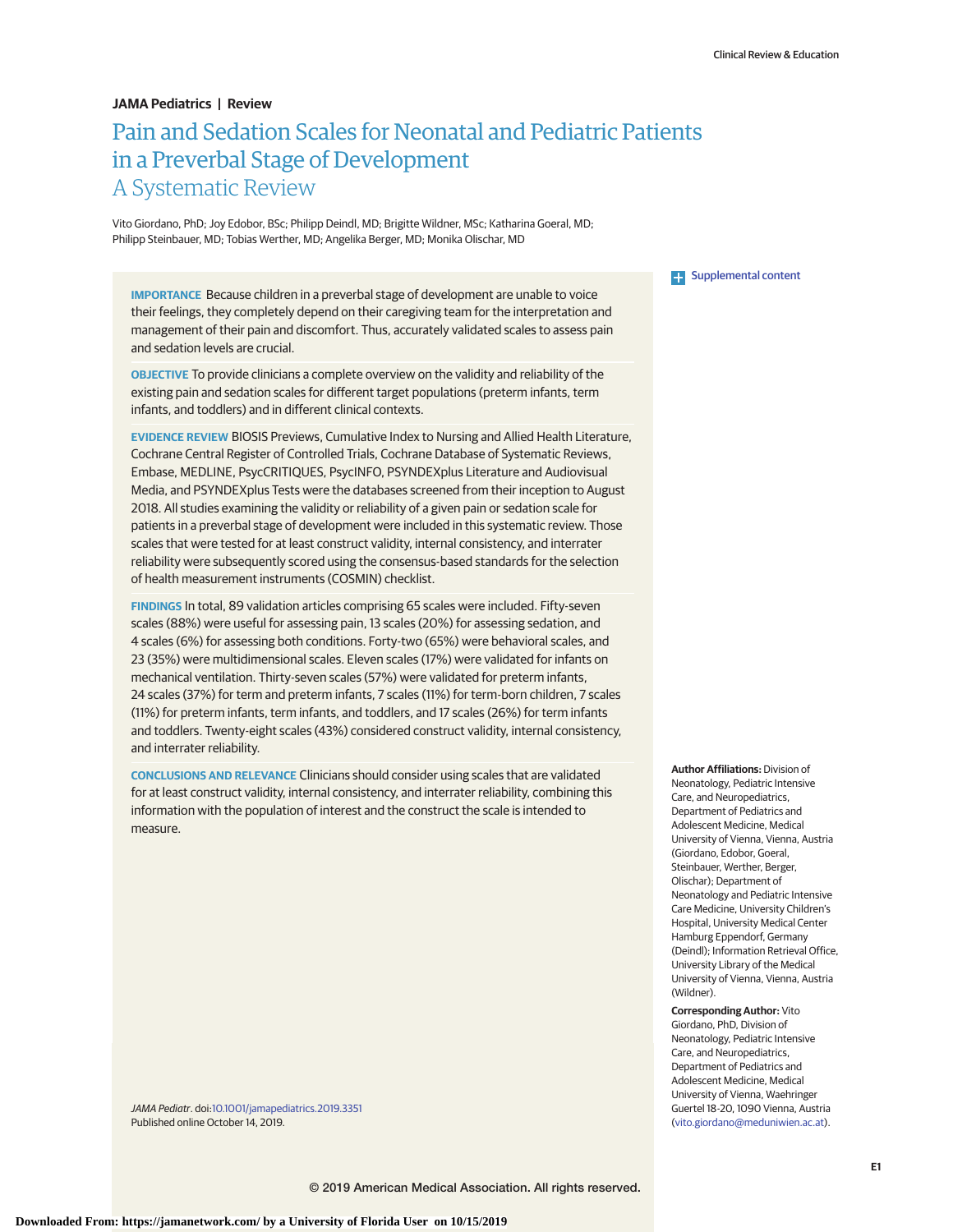**Neonates and infants admitted to a neonatal intensive care<br>unit (NICU) or a pediatric intensive care unit (PICU) are<br>constantly exposed to painful and stressful stimuli for<br>which they may require sedation or pain treatmen** unit (NICU) or a pediatric intensive care unit (PICU) are constantly exposed to painful and stressful stimuli for which they may require sedation or pain treatment.<sup>1</sup> Because neonates and infants cannot verbalize their feelings, they depend on the subjective judgment of their care-providing team. Ensuring a patient's optimal level of comfort through adequate administration of sedative and analgesic drugs as well as reducing stress using nonpharmacological approaches is an important challenge for the entire NICU team.<sup>2</sup>

With particular regard to pain treatment and sedation management, targets should be consensually defined by the careproviding team and maintained within optimal ranges over time. $2.3$ Item-based scales could help categorize subjective impressions of several people with various levels of expertise into a more objective score.<sup>3</sup>

To accurately assess pain or sedation, item-based scales need to meet requirements, such as unambiguity and comprehensiveness. The scales need to beefficiently conductible at the patient bedside, easy to interpret, and reproducible. They should also enable consensus reaching among different raters and distinguish various levels of pain and sedation. Finally, such a scale must be validated to become a usable clinical tool.<sup>4</sup>

Despite a large number of scales with a variety of psychometric properties having been published in the last decades, to date, there is no criterion standard when considering the assessment of pain and sedation in patients in preverbal stages of development. The aim of this systematic review was, therefore, to update and summarize the existing literature on this topic to provide clinicians an overview and opportunity to choose the appropriate scale for the target population.

# Methods

This systematic literature research was officially approved and registered in the international prospective register of systematic reviews PROSPERO. We developed a search strategy for the topics "preterm or infant or newborn or neonate or toddlers" in combination with "pain or sedation or distress" and "scale or assessment or tool or measurement." The strategy was established combining free terms and subject headings. All search terms were transformed into a free-term formulation. Truncation was used to obtain all variations of a root word. To be more specific, proximity operators were used, and the search strategy was restricted to certain database fields. In addition, some of the search terms were transformed into subject headings particular for use in MEDLINE and Embase.

The following 10 scientific literature databases were searched from their inception to August 2018: BIOSIS Previews, Cumulative Index to Nursing and Allied Health Literature, Cochrane Central Register of Controlled Trials, Cochrane Database of Systematic Reviews, Embase, MEDLINE, PsycCRITIQUES, PsycINFO, PSYNDEXplus Literature and Audiovisual Media, and PSYNDEXplus Tests.

We used the literature management program Endnote, version X7.5, to remove duplicates. Scales that were not suitable for infants, scales that measured constructs other than pain or sedation,

#### **Key Points**

**Question** Which are the best validated scales to assess pain and sedation among children in a preverbal stage of development?

**Findings** This systematic review evaluated 65 scales that have been used for assessing pain or sedation in preterm infants, term infants, or toddlers. Only 28 of 65 scales (43%) had been tested for construct validity, internal consistency, and interrater reliability.

**Meaning** Clinicians should consider using well-validated scales when assessing pain or sedation in their target population; construct validity, internal consistency, and interrater reliability are prerequisites all such scales should provide.

scales for which only the Abstract was available, and studies in which the data were in a preliminary stage of validation were excluded. Descriptive information was calculated using SPSS, version 21 (IBM SPSS Statistics), and Excel, version 2016 (Microsoft Cooperation). Eligible full textswere concomitantly screened by 2 raters (V.G.and J.E.) (eFigure 1 in the [Supplement\)](https://jamanetwork.com/journals/jama/fullarticle/10.1001/jamapediatrics.2019.3351?utm_campaign=articlePDF%26utm_medium=articlePDFlink%26utm_source=articlePDF%26utm_content=jamapediatrics.2019.3351). The following aspects of validity were screened:

- Face validity, which represents the extent to which a test is subjectively viewed as covering the concept it purports to measure.<sup>5-7</sup>
- Content validity, which refers to the extent to which a measure represents all facets of a given construct.<sup>5-7</sup>
- Construct validity, which refers to the extent to which the scale scores are in line with the theory the scale is based on.<sup>5-7</sup>
- Convergent validity, which indicates the degree to which 2 measures of the same construct, which theoretically should be related, are in fact related.<sup>5-7</sup>
- Discriminant validity, that is, the degree to which a scale is only measuring the intended construct or also something else.<sup>5-7</sup>
- Criterion/concurrent validity, which provides information about the correlation with an already validated scale or an established clinical criterion.<sup>5-7</sup>

Scales that considered at least construct validity, internal consistency, and interrater reliability were then screened for risk of bias through the consensus-based standards for the selection of health measurement instruments (COSMIN) checklist [\(http://www.cosmin.nl/\)](http://www.cosmin.nl/)<sup>8</sup> The COSMIN checklist consists of 9 boxes (A to I), including internal consistency, reliability, measurement error, content validity, structural validity, hypotheses testing, crosscultural validity, criterion validity, and responsiveness. Each box consists of 3 to 35 items; all items deal with study design aspects and statistical methods.<sup>9,10</sup> Each item can be rated as excellent, good, fair, or poor. Each box is rated according to the lowest scored item ("worst score counts"). <sup>9,10</sup> The following items were used: 1.1, 1.3 to 1.6, 1.9 to 1.35, 2.22 to 2.31, 3.1 to 3.4, 4.1 to 4.5, 5.1 to 5.4, 6.1 to 6.8, 7.1 to 7.6, 8.1 to 8.3, 9.1 to 9.7, and 10.1 to 10.13. Boxes 4, 6, 9, or 10, depending on the approach used, were particularly relevant when controlling the reliability and the construct approach. Because each scale was validated in different steps, we screened the most relevant articles for the best-achieved scores in the most relevant boxes mentioned above. Scales that in their total screening accumulate more than 1 doubtful or 1 or more inadequate score or the combination of both were reported as having moderate to high risk of bias, respectively. Everything that was not assessed was scored as not applicable.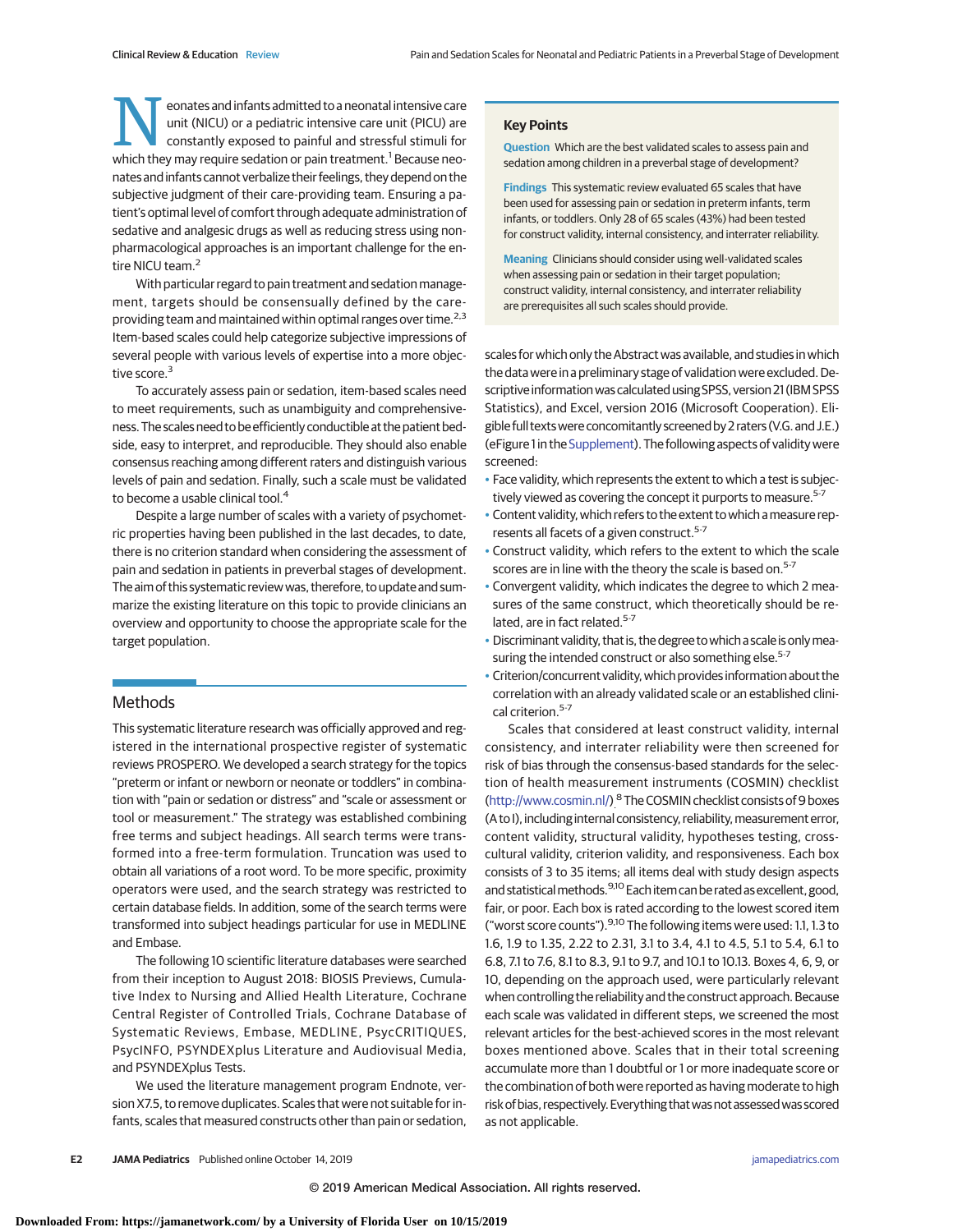Assessing risk of bias among included studies was done simultaneously but independently by 2 authors (V.G. and J.E.). Reviewers were not blinded to study authors, institution, or journal when assessing risk of bias. Risk of bias judgments within the included studies were recorded in a Microsoft Excel mask (Microsoft Corporation).

## **Results**

Considering the marked discrepancy in the study design among all eligible studies included in this systematic literature research, a meta-analysis was not possible. Data are therefore descriptively presented in the Table<sup>11-91</sup> and in eTables 1 through 5 in the [Supplement.](https://jamanetwork.com/journals/jama/fullarticle/10.1001/jamapediatrics.2019.3351?utm_campaign=articlePDF%26utm_medium=articlePDFlink%26utm_source=articlePDF%26utm_content=jamapediatrics.2019.3351)

Eight databases were screened using the user interface of OvidSP, 1 database using EBSCO, and 1 database using Embase atembase.com. Initially, after duplicate removal, 1335 records were identified. Sixteen additional articles were found through other sources. After considering all exclusion criteria, only 89 articles comprising 65 scales were deemed relevant for this systematic review (eFigure 1 in the [Supplement\)](https://jamanetwork.com/journals/jama/fullarticle/10.1001/jamapediatrics.2019.3351?utm_campaign=articlePDF%26utm_medium=articlePDFlink%26utm_source=articlePDF%26utm_content=jamapediatrics.2019.3351). All the scales included in this systematic review could be used in a clinical setting to assess pain or sedation in infants and children up to 2 years of age. However, these scales differed from one another in some important measures, such as age of the target population, clinical applicability, validity, and reliability (Table; eTable 1 in the [Supplement\)](https://jamanetwork.com/journals/jama/fullarticle/10.1001/jamapediatrics.2019.3351?utm_campaign=articlePDF%26utm_medium=articlePDFlink%26utm_source=articlePDF%26utm_content=jamapediatrics.2019.3351). An overview of all scales is presented in eFigure 2 in the [Supplement.](https://jamanetwork.com/journals/jama/fullarticle/10.1001/jamapediatrics.2019.3351?utm_campaign=articlePDF%26utm_medium=articlePDFlink%26utm_source=articlePDF%26utm_content=jamapediatrics.2019.3351)

Of 65 scales<sup>4,11-30,32-35,37-43,45-91</sup> 57 scales (88%) aimed to assess pain,4,11-22,24-30,32-35,37-43,45-61,63-68,70-76,79,81,84,86,87,89-9113scales (20%) aimed to assess sedation, 22,23,35,48-55,62,69,77,78,80,82,83,85,88 and 4 scales (6%) aimed to assess both conditions (COMFORT, COMFORTneo, COMFORT-Behavior Scale [COMFORT-B] and Neonatal Pain, Agitation and Sedation Scale [N-PASS]) (Table).

Of 65 scales, 32 (49%) were validated to assess acute pain, 4,11,12, 14,16-21,24-27,29,32-35,37,38,41-43,45,52-56,60,61,64,67,70-74,76,79,84,89 14 (22%) to assess prolonged pain,4,13,15,22,24,28-30,35,37-40,46,48-55,58,59,61,76 and 18 (28%) to assess postoperative pain<sup>15,24,27,40,47,48,55,58,59,61</sup>. 63,66,68,71-76,81,86,87,91 (Table).

The following 11 scales (17%) were validated for infants on mechanical ventilation: modified Postoperative Comfort Score (PCS), Bernese Pain Assessment Scale (BPSN), Neonatal Facial Coding System (NFCS), shortened NFCS (sNFCS), Nepean Neonatal Intensive Care Unit Pain Assessment Tool (NNICUPAT), Hartwig, State Behavioral Scale (SBS), modified COMFORT scale (mCOMFORT), Richmond Agitation-Sedation Scale (RASS), University of Michigan Sedation Scale (UMSS), and Cardiac Analgesic Assessment Scale (CAAS) (Table). There were scales that assessed pain multidimensionally, considering behavioral and physiological measures, and scales that aimed to assess pain and sedation taking only behavioral measures into account.

Of 65 scales, 42 (65%) were behavioral scales<sup>11,13,15,18-20,22,26,</sup> 28-30,32,34,35,46,47,52-56,58-64,66,67,70-80,82-88,91 and 23 (35%) were multidimensional scales4,12,14,16,17,21,23-29,33,35,37-43,45,48-51,56,57,66,68,69,81,89 (Table).

Thirty-seven scales (57%) were validated for preterm  $infants, <sup>4,11-30,32-35,37-43,45-61</sup>$  24 scales (37%) were validated for term and preterm infants, 4,17-30,32-35,37-43,45,46,89 and only 7 scales (11%)

were validated for a population of term infants alone.<sup>62-64,66</sup> Finally, 7 scales (11%) were validated for preterm infants, term infants, and toddlers, <sup>15,34,35,47-61</sup> and 17 scales (26%) were validated for term infants and toddlers<sup>48,55,61,67-84</sup> (Table).

Only studies with clinical validation were included. All 65 scales had some kind of validity testing (eTable 1 in the [Supplement\)](https://jamanetwork.com/journals/jama/fullarticle/10.1001/jamapediatrics.2019.3351?utm_campaign=articlePDF%26utm_medium=articlePDFlink%26utm_source=articlePDF%26utm_content=jamapediatrics.2019.3351). All 65 scales (100%) controlled for face validity,<sup>4,11-30,32-35,</sup> 37-43,45-64,66-78,80-89,91 28 scales (43%) controlled for content validity,<sup>13,17,22,28,32,33,37,41,46-49,56,59,67,70,72,77,82,84,85,87-89 9 scales (14%)</sup> controlled for convergent validity,<sup>4,18,21,26,38,39,49,62,81,87</sup> 39 scales (60%) controlled for concurrent validity,11,12,14,17,19,21,22,24-27,29,33,34, 40,47,48,54,56,57,59,62,64,67-70,72,77,78,82,84,86,91 and 50 scales (77%) controlled for construct validity.11,13-15,17-21,24-27,32-35,37-39,41,47,48,54,55,57,63, 66,68-72,75,76,80,82,84,86-89,91

Fifty-seven of 65 scales (88%) had some type of reliability testing (eTable 1 in the [Supplement\)](https://jamanetwork.com/journals/jama/fullarticle/10.1001/jamapediatrics.2019.3351?utm_campaign=articlePDF%26utm_medium=articlePDFlink%26utm_source=articlePDF%26utm_content=jamapediatrics.2019.3351).4,11-14,17-24,26-28,32-34,37,38,40,41,45-47, 49,54,56-59,61-64,66-70,72,75,76,78,80,82,84-87,89,91 Thirty-seven scales (57%) considered internal consistency,4,11-14,17,18,20,22-24,33,34,37,38, 41,45-47,49,54,56,57,61-64,70,75,76,84,85,87,89,91 55 scales (85%) considered interrater reliability,4,11-14,17-24,26-28,32-34,37,38,40,41,46,47,49,52-56, 58,59,61,62,64,66-70,72,75,76,78,80,82,84-87,89,91 and 11 scales (17%) considered intrarater reliability.<sup>4,18,19,21,33,37,38,41,61,64,82,89</sup> Scales were then filtered according to the flowchart presented in Figure 1. Those studies that considered construct validity, internal consistency, and interrater reliability were classified as relevant scales (Figure 2). Twenty-eight scales (43%) considered construct validity, internal consistency, and interrater reliability (eTable 1 in the [Supplement;](https://jamanetwork.com/journals/jama/fullarticle/10.1001/jamapediatrics.2019.3351?utm_campaign=articlePDF%26utm_medium=articlePDFlink%26utm_source=articlePDF%26utm_content=jamapediatrics.2019.3351) Figure 2)

After controlling for the presence of defined cutoff points (eTable 2 in the [Supplement\)](https://jamanetwork.com/journals/jama/fullarticle/10.1001/jamapediatrics.2019.3351?utm_campaign=articlePDF%26utm_medium=articlePDFlink%26utm_source=articlePDF%26utm_content=jamapediatrics.2019.3351), the scales were filtered and are presented according to the population and to the construct of interest in Figure 3. Among them, those scales with risk of bias lower than the others were COMFORT, Échelle Douleur Inconfort Nouveau-Né (EDIN), EVENDOL behavioral pain scale, NFCS, N-PASS, and the Premature Infant Pain Profile (PIPP) (Figure 4; eFigures 3-5 in the [Supplement\)](https://jamanetwork.com/journals/jama/fullarticle/10.1001/jamapediatrics.2019.3351?utm_campaign=articlePDF%26utm_medium=articlePDFlink%26utm_source=articlePDF%26utm_content=jamapediatrics.2019.3351).

Finally, 19 item categories were used to simplify the large amount of information included in all articles considered in this systematic review (eTable 4 in the [Supplement\)](https://jamanetwork.com/journals/jama/fullarticle/10.1001/jamapediatrics.2019.3351?utm_campaign=articlePDF%26utm_medium=articlePDFlink%26utm_source=articlePDF%26utm_content=jamapediatrics.2019.3351). Specifically, 14 item categories (74%) were used in sedation scales,<sup>22,23,35,48-55,62,69,77,78,80,82,83,85,88</sup> and 17 item categories (89%) were used for infants who were mechanically ventilated.15,21,23,48,58,59,62,68,78,80,82,83

The 3 most common item categories used in the scales were mimic (51 scales [78%]), activity/movement (36 scales [55%]), and cry (35 scales [54%]). The least common item category was tolerance to ventilation, which was used in 2 scales (3%). <sup>62,80</sup> The most common combination of items was mimic, cry, and movement/ activity, which was used in 18 scales (28%).<sup>20,27,39,47,61,64,66,</sup> 67,69,70,73,75,79,84 Further informationabout the tested populationand the validation process and optimal cutoff for different levels of pain and sedation are in eTables 1 through 5 in the [Supplement.](https://jamanetwork.com/journals/jama/fullarticle/10.1001/jamapediatrics.2019.3351?utm_campaign=articlePDF%26utm_medium=articlePDFlink%26utm_source=articlePDF%26utm_content=jamapediatrics.2019.3351)

## **Discussion**

According to the present systematic research, 65 scales were identified for the assessment of pain or sedation in children in a preverbal stage of development. The marked variability in the study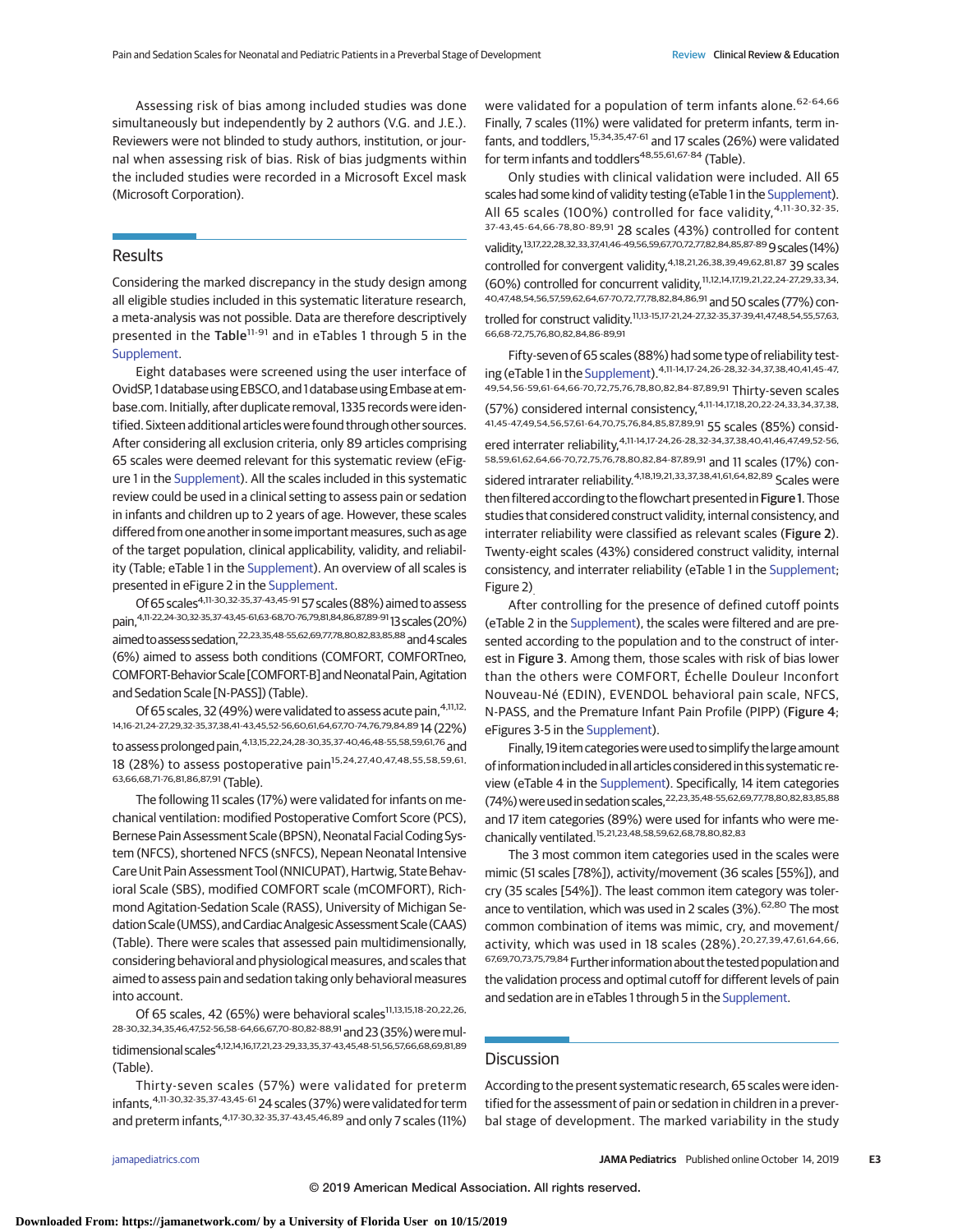| Table. Pain and Sedation Scales for Different Target Populations                                       |                                           |                             |                                                                   |  |  |
|--------------------------------------------------------------------------------------------------------|-------------------------------------------|-----------------------------|-------------------------------------------------------------------|--|--|
| Scale                                                                                                  | Construct                                 | Age                         | <b>Type of Scale</b>                                              |  |  |
| Preterm                                                                                                |                                           |                             |                                                                   |  |  |
| Behavioral Indicators of Infant Pain <sup>11</sup>                                                     | Acute pain                                | 24-32 GW                    | Behavioral/multivariable                                          |  |  |
| Adapted COMFORT <sup>12</sup>                                                                          | Acute pain                                | 28-37 GW                    | Multidimensional/multivariable                                    |  |  |
| EDIN <sup>13</sup>                                                                                     | Prolonged pain                            | 26-36 GW                    | Behavioral/multivariable                                          |  |  |
| Faceless Acute Neonatal Pain Scale <sup>14</sup>                                                       | Acute pain in infant with<br>covered face | 30-35 GW                    | Multidimensional/multivariable                                    |  |  |
| Modified Postoperative Comfort Score = Clinical<br>Scoring System <sup>15</sup>                        | Ventilated child<br>Prolonged pain        | 29-32 GW                    | Behavioral/multivariable                                          |  |  |
| Nepean Neonatal Intensive Care Unit<br>Pain Assessment Tool <sup>16</sup>                              | Acute pain<br>Ventilated infant           | 25-36 GW                    | Multidimensional/multivariable                                    |  |  |
| Pain assessment scale for preterm infants <sup>17</sup>                                                | Acute pain                                | 27-36 GW                    | Multidimensional/multivariable                                    |  |  |
| Preterm and term Infants                                                                               |                                           |                             |                                                                   |  |  |
| ABC pain scale <sup>18,19</sup>                                                                        | Acute pain                                | 32-41 GW                    | Behavioral/ univariable                                           |  |  |
| Acute Pain in Newborns <sup>20</sup>                                                                   | Acute pain                                | 25-41 GW                    | Behavioral/multivariable                                          |  |  |
| Bernese Pain Scale for Neonates <sup>21</sup>                                                          | Pain in ventilated or not                 |                             | Multidimensional/multivariable                                    |  |  |
|                                                                                                        | ventilated<br><b>VLBW</b>                 | 27-41 GW                    |                                                                   |  |  |
| COMFORTneo <sup>22</sup>                                                                               | Sedation                                  |                             |                                                                   |  |  |
|                                                                                                        | Prolonged pain                            | 24-43 GW                    | Behavioral/multivariable                                          |  |  |
|                                                                                                        | <b>ELBW</b>                               |                             |                                                                   |  |  |
| Modified COMFORT <sup>23</sup>                                                                         | Sedation in ventilated infant             | 23-54 GW                    | Multidimensional/multivariable                                    |  |  |
| COVERS neonatal pain scale <sup>24,25</sup>                                                            | Acute pain                                | 23 GW to 2 mo               | Multidimensional/multivariable                                    |  |  |
| CRIES Scale <sup>26,27</sup>                                                                           | Postoperative pain                        | 32 GW to 1 mo               | Multidimensional/multivariable                                    |  |  |
|                                                                                                        | Acute pain                                |                             |                                                                   |  |  |
| Modified EDIN <sup>28</sup>                                                                            | Prolonged pain                            | 31-38 GW                    | Behavioral/multivariable                                          |  |  |
| Faces Pain Scale-Revised <sup>29,30</sup>                                                              | Prolonged pain                            | 25 GW to 3 mo               | Behavioral/univariable                                            |  |  |
| Harrison <sup>31</sup>                                                                                 | Acute pain                                | 28-41 GW                    | Multidimensional/multivariable                                    |  |  |
| Infant Body Coding System <sup>32</sup>                                                                | Acute pain                                | 25-41 GW                    | Behavioral/multivariable                                          |  |  |
| Neonatal Acute Pain Assessment Scale <sup>33</sup>                                                     | Acute pain                                | 23-42 GW                    | Multidimensional/multivariable                                    |  |  |
| Neonatal Infant Pain Scale <sup>26,34-36</sup>                                                         | Acute pain                                | 27 GW to 7 mo               | Behavioral/multivariable                                          |  |  |
| Neonatal Pain, Agitation and<br>Sedation Scale <sup>4,29,37,38</sup>                                   | Acute pain                                | 23-30 GW                    | Multidimensional/multivariable                                    |  |  |
|                                                                                                        | Prolonged pain                            |                             |                                                                   |  |  |
|                                                                                                        | Sedation                                  |                             |                                                                   |  |  |
| Objective Pain Scale <sup>27</sup>                                                                     | Postoperative pain                        | 32-60 GW                    | Multidimensional/multivariable                                    |  |  |
| Pain Assessment in Neonates <sup>39</sup>                                                              | Prolonged pain                            | 26-47 GW                    | Multidimensional/multivariable                                    |  |  |
| Pain Assessment Tool <sup>24,40</sup>                                                                  |                                           |                             |                                                                   |  |  |
|                                                                                                        | Postoperative pain<br>Background pain     | 23 GW to 6 mo               | Multidimensional/multivariable                                    |  |  |
| Premature Infant Pain Profile <sup>17,41-44</sup>                                                      | Acute pain                                | 32-40 GW                    |                                                                   |  |  |
| Premature Infant Pain Profile Revised <sup>45</sup>                                                    |                                           |                             | Multidimensional/multivariable<br>Multidimensional /multivariable |  |  |
| Scale for Use in Newborns <sup>35</sup>                                                                | Acute pain<br>Acute pain                  | From 26 GW<br>24 GW to 7 mo | Multidimensional /multivariable                                   |  |  |
| Swedish ALPS-Neo <sup>46</sup>                                                                         |                                           | 23-41 GW                    | Behavioral/multivariable                                          |  |  |
|                                                                                                        | Prolonged pain                            |                             |                                                                   |  |  |
| Preterm and term infants and toddler<br>Children's and Infants' Postoperative Pain Scale <sup>47</sup> |                                           |                             |                                                                   |  |  |
|                                                                                                        | Postoperative pain                        | 35 GW to 5 y                | Behavioral/multivariable                                          |  |  |
| COMFORT <sup>35,48-51</sup><br>COMFORT-Behavior Scale <sup>52-55</sup>                                 | Sedation                                  | 24 GW to 18 y               | Multidimensional/multivariable                                    |  |  |
|                                                                                                        | Prolonged pain                            |                             |                                                                   |  |  |
|                                                                                                        | Sedation                                  |                             | Behavioral/multivariable                                          |  |  |
|                                                                                                        | Acute pain                                | 35 GW to 4 y                |                                                                   |  |  |
|                                                                                                        | Prolonged pain                            |                             |                                                                   |  |  |
|                                                                                                        | Child with Down syndrome                  |                             |                                                                   |  |  |
| Multidimensional Assessment of Pain Scale <sup>56,57</sup>                                             | Postoperative pain                        | 36 GW to 31 mo              | Multidimensional/multivariable                                    |  |  |
| Neonatal Facial Coding System <sup>15,58,59</sup>                                                      | Ventilated child                          |                             | Behavioral/multivariable                                          |  |  |
|                                                                                                        | Prolonged pain                            | 29 GW to 18 mo              |                                                                   |  |  |
|                                                                                                        | Postoperative pain                        |                             |                                                                   |  |  |
| Shortened NFCS <sup>59</sup>                                                                           | Ventilated child                          | 35 GW to 18 mo              | Behavioral/multivariable                                          |  |  |
|                                                                                                        | Prolonged pain                            |                             |                                                                   |  |  |
| Observational visual analog scale <sup>34,56,60,61</sup>                                               | Acute pain                                | 35 GW to 4 y                | Behavioral/univariable                                            |  |  |

(continued)

**E4 JAMA Pediatrics** Published online October 14, 2019 **(Reprinted)** image of the printed online of the printed online of the printed) is a set of the printed online of the printed online of the printed online of the pri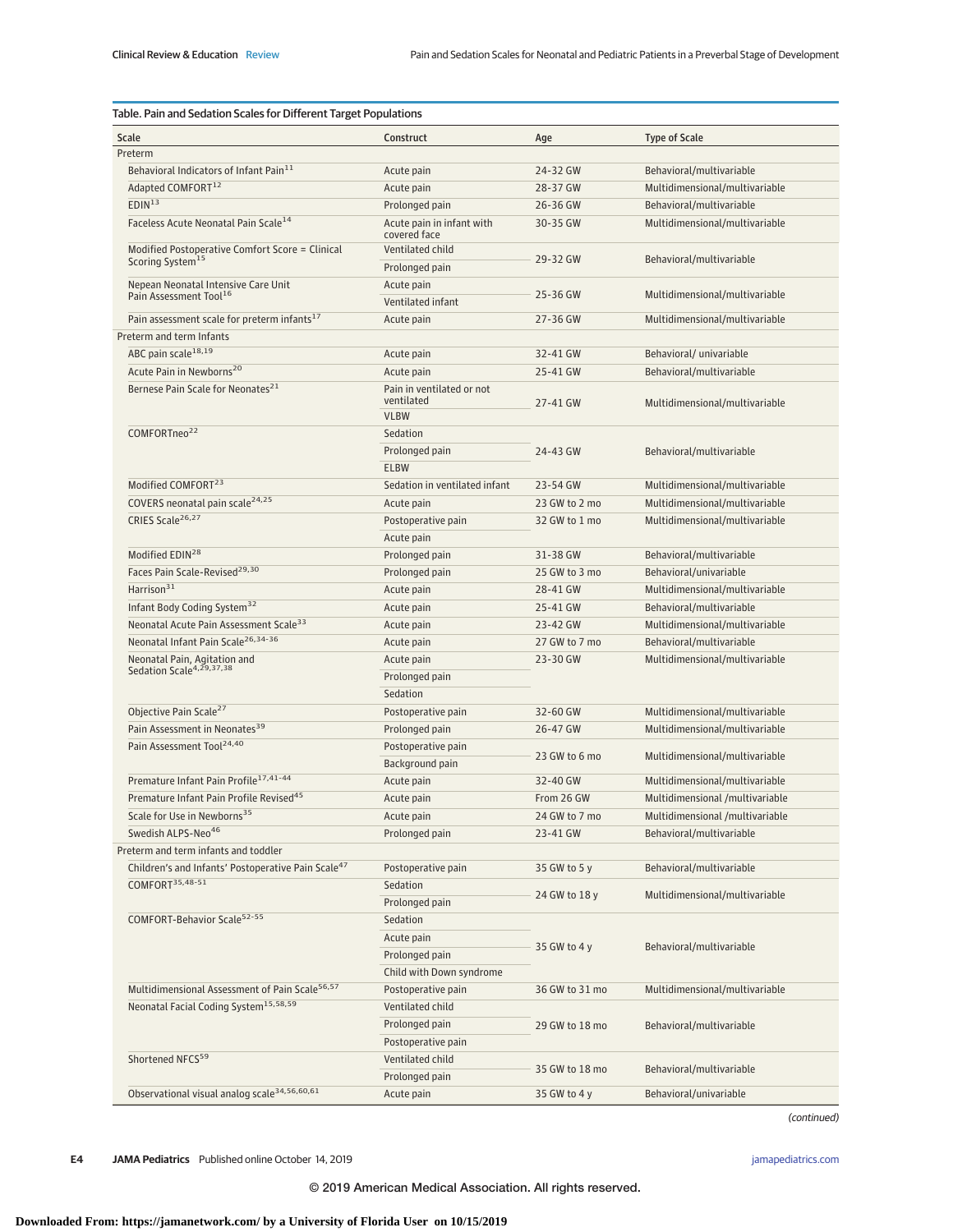| Scale<br>Construct<br>Age<br>Term infant<br>Hartwig <sup>62</sup><br>Sedation in ventilated child<br>$0-10$ mo<br>Liverpool Infant Distress Scale <sup>63</sup><br>Postoperative pain<br>Modified Behavioral Pain Scale <sup>64</sup><br>4-6 mo<br>Acute pain<br>Modified Behavioral Pain Scale <sup>65</sup><br>Acute pain<br>$2-12$ mo<br>Modified infant pain scale <sup>66</sup><br>Postoperative pain<br>$1-7$ mo<br>Neonatal Facial Coding System <sup>65</sup><br>Acute pain<br>$2-12$ mo<br>Partial modified infant pain scale <sup>66</sup><br>Postoperative pain<br>$1-7$ mo<br>Infant and Toddler<br>Alder Hey Triage Pain Score <sup>67</sup><br>Acute pain<br>$0 - 16y$<br>Cardiac Analgesic Assessment Scale <sup>48,68</sup><br>Postoperative pain after cardiac 0-16 y<br>surgery in intubated and<br>ventilated patient<br>Dartmouth Operative Conditions Scale <sup>69</sup><br>Sedation<br>EVENDOL behavioral pain scale <sup>70</sup><br>Acute and prolonged pain<br>$0-7y$<br>Face, Legs, Activity, Cry and Consolability <sup>36,71-74</sup><br>$1$ d to $7y$<br>Acute pain<br>Postoperative pain<br>Nursing Assessment of Pain Intensity <sup>75</sup><br>Postoperative pain<br>$0-36$ mo<br>Pain observation scale for young children <sup>55,61,76</sup><br><b>Burned child</b><br>Acute pain<br>$0-4y$<br>Background pain<br>Postoperative pain<br>Postoperative pain score <sup>75</sup><br>Postoperative pain<br>$0-36$ mo<br>Ramsay Sedation Scale <sup>51,77</sup><br>$0-19y$<br>Sedation<br>Richmond Agitation-Sedation Scale <sup>78</sup><br>Sedation, ventilated patient<br>Riley Infant Pain Scale <sup>75</sup><br>Postoperative pain<br>$0-36$ mo<br>Royal College of Emergency Medicine Composite<br>Pain Scale <sup>79</sup><br><b>Acute Pain</b><br>$0 - 16y$<br>State Behavioral Scale <sup>80</sup><br>Ventilated patient, sedation<br>$1$ mo to 6 y<br>Touch Visual Pain Scale <sup>81</sup><br>Acute pain<br>$0 - 13y$<br>University of Michigan Sedation Scale <sup>78,82,83</sup><br>Sedation, ventilated patient<br>4 mo to 5 y<br>University of Wisconsin Children's Hospital<br>Acute pain<br>$0 - 16y$<br>Pain Scale <sup>84</sup><br>Vancouver Sedative Recovery Scale <sup>85</sup><br>Sedation | <b>Type of Scale</b><br>Behavioral/multivariable<br>Term newborn<br>Behavioral/multivariable<br>Behavioral/multivariable<br>Behavioral/univariable<br>Multidimensional/multivariable<br>Behavioral/multivariable<br>Behavioral/multivariable<br>Behavioral/multivariable<br>Multidimensional/multivariable<br>8 mo to 12 y<br>Multidimensional/multivariable<br>Behavioral/multivariable<br>Behavioral/multivariable<br>Behavioral/multivariable<br>Behavioral/multivariable |
|-----------------------------------------------------------------------------------------------------------------------------------------------------------------------------------------------------------------------------------------------------------------------------------------------------------------------------------------------------------------------------------------------------------------------------------------------------------------------------------------------------------------------------------------------------------------------------------------------------------------------------------------------------------------------------------------------------------------------------------------------------------------------------------------------------------------------------------------------------------------------------------------------------------------------------------------------------------------------------------------------------------------------------------------------------------------------------------------------------------------------------------------------------------------------------------------------------------------------------------------------------------------------------------------------------------------------------------------------------------------------------------------------------------------------------------------------------------------------------------------------------------------------------------------------------------------------------------------------------------------------------------------------------------------------------------------------------------------------------------------------------------------------------------------------------------------------------------------------------------------------------------------------------------------------------------------------------------------------------------------------------------------------------------------------------------------------------------------------------------------------------------------------------------------------------------------------------------------------------------------------------|------------------------------------------------------------------------------------------------------------------------------------------------------------------------------------------------------------------------------------------------------------------------------------------------------------------------------------------------------------------------------------------------------------------------------------------------------------------------------|
|                                                                                                                                                                                                                                                                                                                                                                                                                                                                                                                                                                                                                                                                                                                                                                                                                                                                                                                                                                                                                                                                                                                                                                                                                                                                                                                                                                                                                                                                                                                                                                                                                                                                                                                                                                                                                                                                                                                                                                                                                                                                                                                                                                                                                                                     |                                                                                                                                                                                                                                                                                                                                                                                                                                                                              |
|                                                                                                                                                                                                                                                                                                                                                                                                                                                                                                                                                                                                                                                                                                                                                                                                                                                                                                                                                                                                                                                                                                                                                                                                                                                                                                                                                                                                                                                                                                                                                                                                                                                                                                                                                                                                                                                                                                                                                                                                                                                                                                                                                                                                                                                     |                                                                                                                                                                                                                                                                                                                                                                                                                                                                              |
|                                                                                                                                                                                                                                                                                                                                                                                                                                                                                                                                                                                                                                                                                                                                                                                                                                                                                                                                                                                                                                                                                                                                                                                                                                                                                                                                                                                                                                                                                                                                                                                                                                                                                                                                                                                                                                                                                                                                                                                                                                                                                                                                                                                                                                                     |                                                                                                                                                                                                                                                                                                                                                                                                                                                                              |
|                                                                                                                                                                                                                                                                                                                                                                                                                                                                                                                                                                                                                                                                                                                                                                                                                                                                                                                                                                                                                                                                                                                                                                                                                                                                                                                                                                                                                                                                                                                                                                                                                                                                                                                                                                                                                                                                                                                                                                                                                                                                                                                                                                                                                                                     |                                                                                                                                                                                                                                                                                                                                                                                                                                                                              |
|                                                                                                                                                                                                                                                                                                                                                                                                                                                                                                                                                                                                                                                                                                                                                                                                                                                                                                                                                                                                                                                                                                                                                                                                                                                                                                                                                                                                                                                                                                                                                                                                                                                                                                                                                                                                                                                                                                                                                                                                                                                                                                                                                                                                                                                     |                                                                                                                                                                                                                                                                                                                                                                                                                                                                              |
|                                                                                                                                                                                                                                                                                                                                                                                                                                                                                                                                                                                                                                                                                                                                                                                                                                                                                                                                                                                                                                                                                                                                                                                                                                                                                                                                                                                                                                                                                                                                                                                                                                                                                                                                                                                                                                                                                                                                                                                                                                                                                                                                                                                                                                                     |                                                                                                                                                                                                                                                                                                                                                                                                                                                                              |
|                                                                                                                                                                                                                                                                                                                                                                                                                                                                                                                                                                                                                                                                                                                                                                                                                                                                                                                                                                                                                                                                                                                                                                                                                                                                                                                                                                                                                                                                                                                                                                                                                                                                                                                                                                                                                                                                                                                                                                                                                                                                                                                                                                                                                                                     |                                                                                                                                                                                                                                                                                                                                                                                                                                                                              |
|                                                                                                                                                                                                                                                                                                                                                                                                                                                                                                                                                                                                                                                                                                                                                                                                                                                                                                                                                                                                                                                                                                                                                                                                                                                                                                                                                                                                                                                                                                                                                                                                                                                                                                                                                                                                                                                                                                                                                                                                                                                                                                                                                                                                                                                     |                                                                                                                                                                                                                                                                                                                                                                                                                                                                              |
|                                                                                                                                                                                                                                                                                                                                                                                                                                                                                                                                                                                                                                                                                                                                                                                                                                                                                                                                                                                                                                                                                                                                                                                                                                                                                                                                                                                                                                                                                                                                                                                                                                                                                                                                                                                                                                                                                                                                                                                                                                                                                                                                                                                                                                                     |                                                                                                                                                                                                                                                                                                                                                                                                                                                                              |
|                                                                                                                                                                                                                                                                                                                                                                                                                                                                                                                                                                                                                                                                                                                                                                                                                                                                                                                                                                                                                                                                                                                                                                                                                                                                                                                                                                                                                                                                                                                                                                                                                                                                                                                                                                                                                                                                                                                                                                                                                                                                                                                                                                                                                                                     |                                                                                                                                                                                                                                                                                                                                                                                                                                                                              |
|                                                                                                                                                                                                                                                                                                                                                                                                                                                                                                                                                                                                                                                                                                                                                                                                                                                                                                                                                                                                                                                                                                                                                                                                                                                                                                                                                                                                                                                                                                                                                                                                                                                                                                                                                                                                                                                                                                                                                                                                                                                                                                                                                                                                                                                     |                                                                                                                                                                                                                                                                                                                                                                                                                                                                              |
|                                                                                                                                                                                                                                                                                                                                                                                                                                                                                                                                                                                                                                                                                                                                                                                                                                                                                                                                                                                                                                                                                                                                                                                                                                                                                                                                                                                                                                                                                                                                                                                                                                                                                                                                                                                                                                                                                                                                                                                                                                                                                                                                                                                                                                                     |                                                                                                                                                                                                                                                                                                                                                                                                                                                                              |
|                                                                                                                                                                                                                                                                                                                                                                                                                                                                                                                                                                                                                                                                                                                                                                                                                                                                                                                                                                                                                                                                                                                                                                                                                                                                                                                                                                                                                                                                                                                                                                                                                                                                                                                                                                                                                                                                                                                                                                                                                                                                                                                                                                                                                                                     |                                                                                                                                                                                                                                                                                                                                                                                                                                                                              |
|                                                                                                                                                                                                                                                                                                                                                                                                                                                                                                                                                                                                                                                                                                                                                                                                                                                                                                                                                                                                                                                                                                                                                                                                                                                                                                                                                                                                                                                                                                                                                                                                                                                                                                                                                                                                                                                                                                                                                                                                                                                                                                                                                                                                                                                     |                                                                                                                                                                                                                                                                                                                                                                                                                                                                              |
|                                                                                                                                                                                                                                                                                                                                                                                                                                                                                                                                                                                                                                                                                                                                                                                                                                                                                                                                                                                                                                                                                                                                                                                                                                                                                                                                                                                                                                                                                                                                                                                                                                                                                                                                                                                                                                                                                                                                                                                                                                                                                                                                                                                                                                                     |                                                                                                                                                                                                                                                                                                                                                                                                                                                                              |
|                                                                                                                                                                                                                                                                                                                                                                                                                                                                                                                                                                                                                                                                                                                                                                                                                                                                                                                                                                                                                                                                                                                                                                                                                                                                                                                                                                                                                                                                                                                                                                                                                                                                                                                                                                                                                                                                                                                                                                                                                                                                                                                                                                                                                                                     |                                                                                                                                                                                                                                                                                                                                                                                                                                                                              |
|                                                                                                                                                                                                                                                                                                                                                                                                                                                                                                                                                                                                                                                                                                                                                                                                                                                                                                                                                                                                                                                                                                                                                                                                                                                                                                                                                                                                                                                                                                                                                                                                                                                                                                                                                                                                                                                                                                                                                                                                                                                                                                                                                                                                                                                     |                                                                                                                                                                                                                                                                                                                                                                                                                                                                              |
|                                                                                                                                                                                                                                                                                                                                                                                                                                                                                                                                                                                                                                                                                                                                                                                                                                                                                                                                                                                                                                                                                                                                                                                                                                                                                                                                                                                                                                                                                                                                                                                                                                                                                                                                                                                                                                                                                                                                                                                                                                                                                                                                                                                                                                                     |                                                                                                                                                                                                                                                                                                                                                                                                                                                                              |
|                                                                                                                                                                                                                                                                                                                                                                                                                                                                                                                                                                                                                                                                                                                                                                                                                                                                                                                                                                                                                                                                                                                                                                                                                                                                                                                                                                                                                                                                                                                                                                                                                                                                                                                                                                                                                                                                                                                                                                                                                                                                                                                                                                                                                                                     |                                                                                                                                                                                                                                                                                                                                                                                                                                                                              |
|                                                                                                                                                                                                                                                                                                                                                                                                                                                                                                                                                                                                                                                                                                                                                                                                                                                                                                                                                                                                                                                                                                                                                                                                                                                                                                                                                                                                                                                                                                                                                                                                                                                                                                                                                                                                                                                                                                                                                                                                                                                                                                                                                                                                                                                     |                                                                                                                                                                                                                                                                                                                                                                                                                                                                              |
|                                                                                                                                                                                                                                                                                                                                                                                                                                                                                                                                                                                                                                                                                                                                                                                                                                                                                                                                                                                                                                                                                                                                                                                                                                                                                                                                                                                                                                                                                                                                                                                                                                                                                                                                                                                                                                                                                                                                                                                                                                                                                                                                                                                                                                                     | Behavioral/multivariable                                                                                                                                                                                                                                                                                                                                                                                                                                                     |
|                                                                                                                                                                                                                                                                                                                                                                                                                                                                                                                                                                                                                                                                                                                                                                                                                                                                                                                                                                                                                                                                                                                                                                                                                                                                                                                                                                                                                                                                                                                                                                                                                                                                                                                                                                                                                                                                                                                                                                                                                                                                                                                                                                                                                                                     | Behavioral/univariable                                                                                                                                                                                                                                                                                                                                                                                                                                                       |
|                                                                                                                                                                                                                                                                                                                                                                                                                                                                                                                                                                                                                                                                                                                                                                                                                                                                                                                                                                                                                                                                                                                                                                                                                                                                                                                                                                                                                                                                                                                                                                                                                                                                                                                                                                                                                                                                                                                                                                                                                                                                                                                                                                                                                                                     | Behavioral/univariable<br>$2$ mo to $21y$                                                                                                                                                                                                                                                                                                                                                                                                                                    |
|                                                                                                                                                                                                                                                                                                                                                                                                                                                                                                                                                                                                                                                                                                                                                                                                                                                                                                                                                                                                                                                                                                                                                                                                                                                                                                                                                                                                                                                                                                                                                                                                                                                                                                                                                                                                                                                                                                                                                                                                                                                                                                                                                                                                                                                     | Behavioral/multivariable                                                                                                                                                                                                                                                                                                                                                                                                                                                     |
|                                                                                                                                                                                                                                                                                                                                                                                                                                                                                                                                                                                                                                                                                                                                                                                                                                                                                                                                                                                                                                                                                                                                                                                                                                                                                                                                                                                                                                                                                                                                                                                                                                                                                                                                                                                                                                                                                                                                                                                                                                                                                                                                                                                                                                                     | Behavioral/multivariable                                                                                                                                                                                                                                                                                                                                                                                                                                                     |
|                                                                                                                                                                                                                                                                                                                                                                                                                                                                                                                                                                                                                                                                                                                                                                                                                                                                                                                                                                                                                                                                                                                                                                                                                                                                                                                                                                                                                                                                                                                                                                                                                                                                                                                                                                                                                                                                                                                                                                                                                                                                                                                                                                                                                                                     | Behavioral/multivariable                                                                                                                                                                                                                                                                                                                                                                                                                                                     |
|                                                                                                                                                                                                                                                                                                                                                                                                                                                                                                                                                                                                                                                                                                                                                                                                                                                                                                                                                                                                                                                                                                                                                                                                                                                                                                                                                                                                                                                                                                                                                                                                                                                                                                                                                                                                                                                                                                                                                                                                                                                                                                                                                                                                                                                     | Multidimensional/multivariable                                                                                                                                                                                                                                                                                                                                                                                                                                               |
|                                                                                                                                                                                                                                                                                                                                                                                                                                                                                                                                                                                                                                                                                                                                                                                                                                                                                                                                                                                                                                                                                                                                                                                                                                                                                                                                                                                                                                                                                                                                                                                                                                                                                                                                                                                                                                                                                                                                                                                                                                                                                                                                                                                                                                                     | Behavioral/univariable                                                                                                                                                                                                                                                                                                                                                                                                                                                       |
|                                                                                                                                                                                                                                                                                                                                                                                                                                                                                                                                                                                                                                                                                                                                                                                                                                                                                                                                                                                                                                                                                                                                                                                                                                                                                                                                                                                                                                                                                                                                                                                                                                                                                                                                                                                                                                                                                                                                                                                                                                                                                                                                                                                                                                                     | Behavioral/multivariable                                                                                                                                                                                                                                                                                                                                                                                                                                                     |
|                                                                                                                                                                                                                                                                                                                                                                                                                                                                                                                                                                                                                                                                                                                                                                                                                                                                                                                                                                                                                                                                                                                                                                                                                                                                                                                                                                                                                                                                                                                                                                                                                                                                                                                                                                                                                                                                                                                                                                                                                                                                                                                                                                                                                                                     | 9 mo to 17 y<br>Behavioral/multivariable                                                                                                                                                                                                                                                                                                                                                                                                                                     |
| Toddler                                                                                                                                                                                                                                                                                                                                                                                                                                                                                                                                                                                                                                                                                                                                                                                                                                                                                                                                                                                                                                                                                                                                                                                                                                                                                                                                                                                                                                                                                                                                                                                                                                                                                                                                                                                                                                                                                                                                                                                                                                                                                                                                                                                                                                             |                                                                                                                                                                                                                                                                                                                                                                                                                                                                              |
| Behavioral Observational Pain Scale <sup>86</sup><br>Postoperative pain<br>$1-7y$                                                                                                                                                                                                                                                                                                                                                                                                                                                                                                                                                                                                                                                                                                                                                                                                                                                                                                                                                                                                                                                                                                                                                                                                                                                                                                                                                                                                                                                                                                                                                                                                                                                                                                                                                                                                                                                                                                                                                                                                                                                                                                                                                                   | Behavioral/multivariable                                                                                                                                                                                                                                                                                                                                                                                                                                                     |
| Children's Hospital of Eastern Ontario<br>Pain Scale <sup>86,87</sup><br>Postoperative pain<br>$1-5y$                                                                                                                                                                                                                                                                                                                                                                                                                                                                                                                                                                                                                                                                                                                                                                                                                                                                                                                                                                                                                                                                                                                                                                                                                                                                                                                                                                                                                                                                                                                                                                                                                                                                                                                                                                                                                                                                                                                                                                                                                                                                                                                                               | Behavioral/multivariable                                                                                                                                                                                                                                                                                                                                                                                                                                                     |
| Pasero Opioid-induced Sedation Scale <sup>88</sup><br>Sedation depth<br>$1 - 17y$                                                                                                                                                                                                                                                                                                                                                                                                                                                                                                                                                                                                                                                                                                                                                                                                                                                                                                                                                                                                                                                                                                                                                                                                                                                                                                                                                                                                                                                                                                                                                                                                                                                                                                                                                                                                                                                                                                                                                                                                                                                                                                                                                                   |                                                                                                                                                                                                                                                                                                                                                                                                                                                                              |
| Preverbal, Early verbal Pediatric Pain Scale <sup>89</sup><br>12-24 mo<br>Postoperative pain                                                                                                                                                                                                                                                                                                                                                                                                                                                                                                                                                                                                                                                                                                                                                                                                                                                                                                                                                                                                                                                                                                                                                                                                                                                                                                                                                                                                                                                                                                                                                                                                                                                                                                                                                                                                                                                                                                                                                                                                                                                                                                                                                        | Behavioral/univariable                                                                                                                                                                                                                                                                                                                                                                                                                                                       |
| Modified Preverbal, Early Verbal Pediatric<br>Postoperative pain<br>12-84 mo<br>Pain Scale <sup>90</sup><br>Acute pain                                                                                                                                                                                                                                                                                                                                                                                                                                                                                                                                                                                                                                                                                                                                                                                                                                                                                                                                                                                                                                                                                                                                                                                                                                                                                                                                                                                                                                                                                                                                                                                                                                                                                                                                                                                                                                                                                                                                                                                                                                                                                                                              | Multidimensional/multivariable                                                                                                                                                                                                                                                                                                                                                                                                                                               |
| Toddler-Preschooler Postoperative Pain Score <sup>91</sup><br>Postoperative pain<br>$1-5y$                                                                                                                                                                                                                                                                                                                                                                                                                                                                                                                                                                                                                                                                                                                                                                                                                                                                                                                                                                                                                                                                                                                                                                                                                                                                                                                                                                                                                                                                                                                                                                                                                                                                                                                                                                                                                                                                                                                                                                                                                                                                                                                                                          | Behavioral/multivariable                                                                                                                                                                                                                                                                                                                                                                                                                                                     |
| Nouveau-Né; ELBW, extremely low birth weight; GW, gestational weeks;<br>Abbreviations: CRIES, crying requires increased oxygen administration,                                                                                                                                                                                                                                                                                                                                                                                                                                                                                                                                                                                                                                                                                                                                                                                                                                                                                                                                                                                                                                                                                                                                                                                                                                                                                                                                                                                                                                                                                                                                                                                                                                                                                                                                                                                                                                                                                                                                                                                                                                                                                                      | Behavioral/multivariable                                                                                                                                                                                                                                                                                                                                                                                                                                                     |

designs as well as the differences in clinical applicability and population of interest did not allow for a meta-analysis.

According to Slavec and Drnovsek,<sup>92</sup> there are precise steps to consider when validating a scale. These steps include the assessment of dimensionality, validity, and reliability. Assessment of dimensionality is typically conducted in an initial stage of scale development through factor analysis. This step is essential to find the most important factors representing a construct and to control for item homogeneity.<sup>93</sup> Furthermore, it is important to prove both that a given scale is able to measure what it is intended to measure in the context in which it is applied (validity) and that different raters are able to reach consensus using the scale (reliability).

According to our literature research, different statistical approaches were used with the aim to validate the aforementioned scales. None of the included studies tested a scale for all types of validities, whereas all 65 scales were subjectively viewed as covering the concept they were meant to measure. Few studies considered factor analysis or a similar method for the selection of well-defined representative items (COMFORT-B, PIPP-Revised, SBS, pain observation scale for young children (POCIS), PIPP, NFCS, Infant Body Coding System [IBCS], and Children's and Infants' Postoperative Pain Scale [CHIPPS]).32,37,41,47,54,76,80 Construct validity, which is one of the most important tests to consider when validating a scale, was not always taken into consideration (50 scales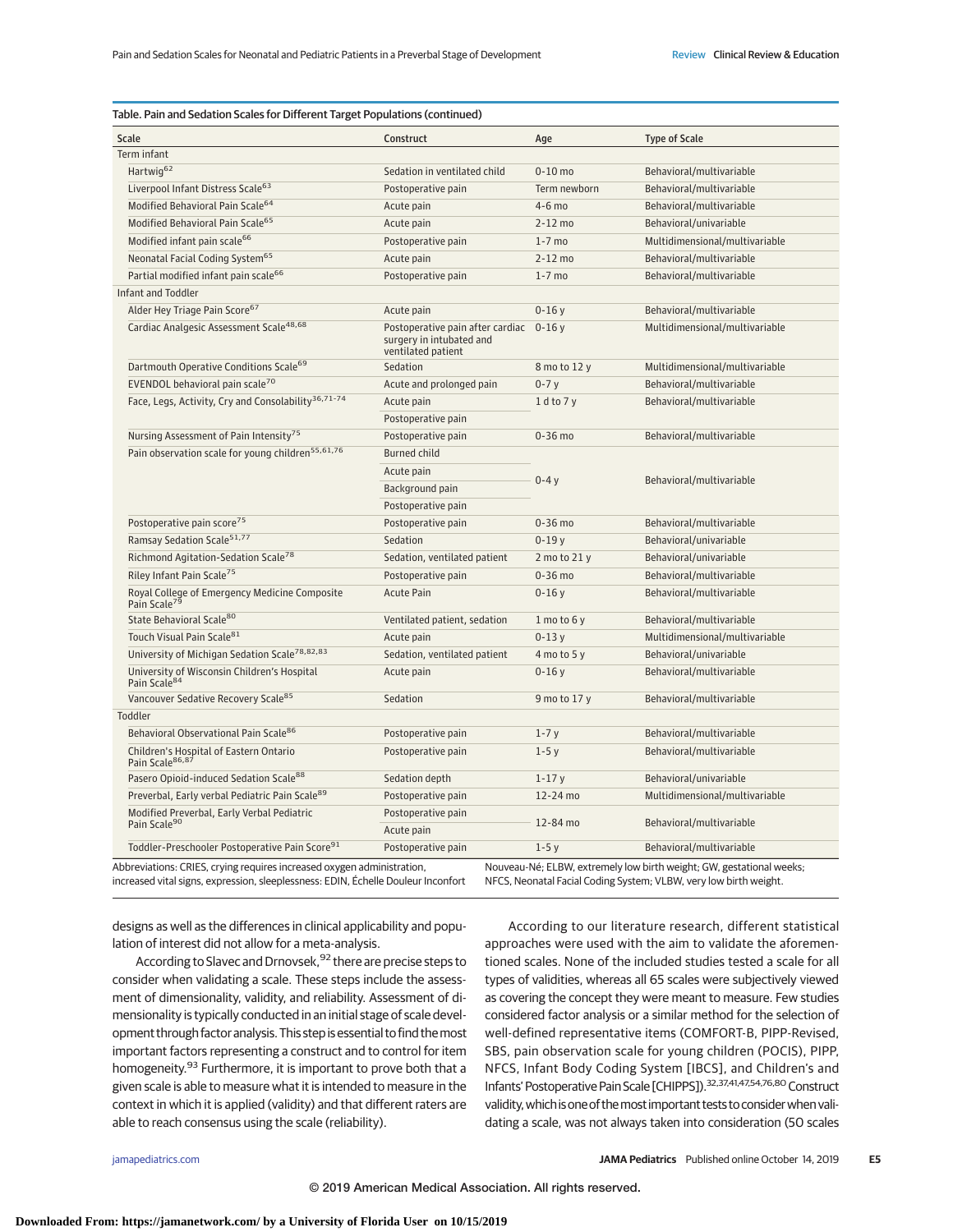

The process behind scale selection and what to do once a scale has been chosen for the target population.

[77%]).11,13-15,17-21,24-27,32-35,37-39,41,47,48,54,55,57,63,66,68-72,75,76,80,82,84,86-89,91 The degree to which a scale is only measuring the intended construct (discriminant validity) was also not always considered.

Along with the concept of validity, to control for the reproducibility of a given scale is of great importance from a clinical point of view. A 2011 article by Mandrekar<sup>94</sup> summarizes and clarifies how to easily calculate interrater reliability and when to use κ, weighted κ, and intraclass correlation. In the present study, interrater reliability was tested in most but not all of the scales considered (55 scales [85%]).4,11-14,17-24,26-28,32-34,37,38,40,41,46,47,49,52-56,58,59,61,62,64,66-70, 72,75,76,78-80,82,84-87,89,91

The American Academy of Pediatrics emphasizes the importance of assessing neonatal pain, especially during and after diagnostic and therapeutic procedures<sup>2</sup> to monitor the effectiveness of pain relief interventions. According to their statement, the following 5 scales are suggested: NFCS, PIPP, N-PASS, Behavioral Indicators of Infant Pain (BIIP) and Acute Pain in Newborns/Douleur Aiguë du Nouveau-né (APN/DAN).

The NFCS<sup>15,58,59</sup> is a behavioral scale that aims to measure acute, prolonged, and postoperative pain in preterm and term neonates by assessing the following "facial actions": brow bulge, eye squeeze, nasolabial furrow, open lips, vertical and horizontal mouth stretch, taut tongue, tongue protrusion, chin quiver, and lip purse.

The PIPP is a very stable scale that has been validated in different steps for various types of validity and has shown good psychometric properties in content and in concurrent and construct validity as well as in interrater reliability.<sup>95,96</sup> The scale aims to assess procedural pain in preterm and term neonates, including items such as gestational age, behavioral state, heart rate, oxygen saturation, brow bulge, eye squeeze, and nasolabial furrow.

The N-PASS was developed as a clinically relevant tool to assess prolonged pain and sedation in infants as well as acute procedural pain.<sup>37,38</sup> Validity and reliability of the N-PASS were provided for acute and prolonged pain and for sedation. Neonates involved in the validation process of the pain subscale had a gestational age at birth between 23 and 40 weeks. The N-PASS includes 5 criteria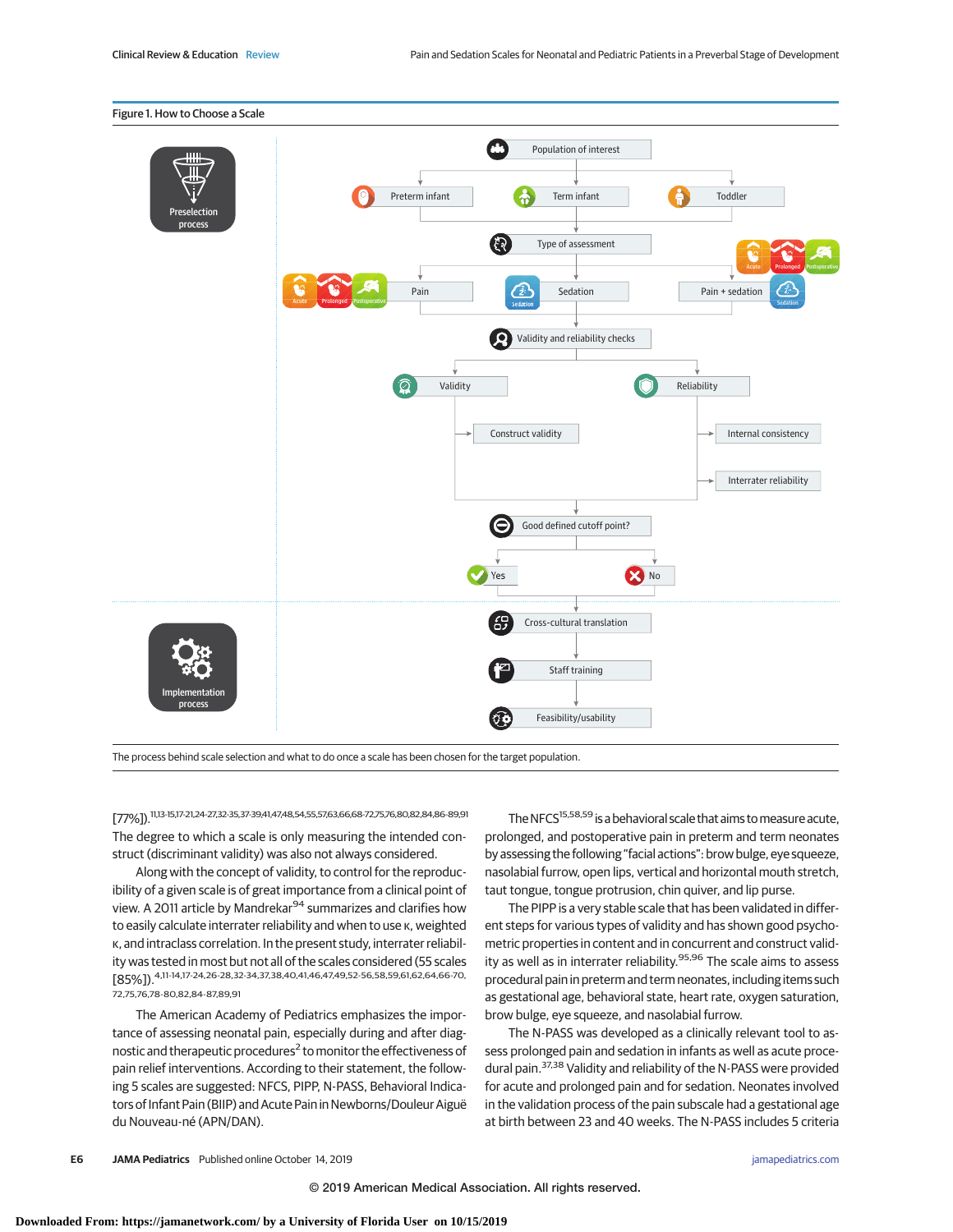#### Figure 2. Overview of the Relevant Scales

- Children's & Infants' Postoperative Pain Scale (CHIPPS)<br>• Children's Hospital of Eastern Ontario Pain Scale (CHEOPS)<br>• Face, Legs, Activity, Cry and Consolability (FLACC)<br>• Modified Preverbal, Early Verbal Pediatric Pain
- 
- 
- 
- Nursing Assessment of Pain Intensity (NAPI) Pain Assessment Tool (PAT)
- 
- Pain observation scale for young children (POCIS) Postoperative Pain Score (POPS) Preverbal, Early Verbal Pediatric Pain Scale (PEPPS)
- 
- 
- 
- Riley Infant Pain Scale (RIPS) Toddler-Preschooler Postoperative Pain Score (TPPPS)

• EVENDOL behavioral pain scale (EVENDOL) • Face, Legs, Activity, Cry and Consolability (FLACC) • Modified Behavioral Pain Scale (MBPS) • Modified Preverbal, Early Verbal Pediatric Pain Scale (m-PEPPS) • Neonatal Acute Pain Assessment Scale (NIAPAS) • Neonatal Facial Coding System (NFCS) • Neonatal Infant Pain Scale (NIPS) • Neonatal Pain, Agitation and Sedation Scale (N-PASS) • Pain assessment scale for preterm infants (PASPI) • Pain observation scale for young children (POCIS) • Premature Infant Pain Profile (PIPP) • University of Wisconsin Children's Hospital Pain Scale (UWCH)

• ABC pain scale (ABC) • Acute Pain in Newborns (APN/DAN) • Behavioral Indicators of Infant Pain (BIIP)

• COMFORT/COMFORT-B • COVERS neonatal pain scale (COVERS)

• COMFORT/COMFORT-B • COMFORTneo • Neonatal Pain, Agitation and Sedation Scale (N-PASS)

• COMFORT/COMFORT-B • COMFORTneo • Échelle Douleur Inconfort Nouveau-Né (EDIN) • EVENDOL behavioral pain scale (EVENDOL) • Neonatal Facial Coding Scale (NFCS) • Neonatal Pain, Agitation and Sedation Scale (N-PASS) • Pain Assessment Tool (PAT) • Pain observation scale for young children (POCIS)

The most relevant scales by clinical applicability as identified by our systematic research.

Postoperative Pain

> Pain Assessment

Acute Pain

> Prolonged Pain

(crying-irritability, behavior state, facial expression, extremity tone, and vital signs) that are graded 0, 1, or 2 for pain/agitation and 0, −1, or −2 for sedation. The total score is obtained by adding the scores for each criterion.

The BIIP scale measures acute pain in preterm infants (24-32 weeks of gestation) by assessing the following items: "state" (deep sleep, light sleep, drowsy, quite awake, active awake, and agitated/ crying), "facial action" (brow bulge, eye squeeze, nasolabial furrow, horizontal mouth stretch, and taut tongue,), and "hand" (hand to mouth, finger splay).<sup>11</sup> Finally, the APN/DAN, which was originally validated in the French language, has shown good psychometric characteristics for the assessment of procedural pain in both preterm and term infants by looking at items such as facial expression, limbmovements, and attempts to vocalize.<sup>20</sup>

On the basis of our results, all the scales mentioned above were considered relevant scales (Figures 2-4); however, the NFCS, PIPP, and N-PASS were identified as having lower risk of bias than the BIIP and APN/DAN. Even though important psychometric properties are considered in the BIIP, this scale initially examined only a small per-

centage of infants assessed at an early gestational age, was validated against the Neonatal Infant Pain Scale (NIPS), which is not considered a criterion standard, and showed moderate correlation to heart rate during painful procedures.<sup>11</sup> In addition, video recording was used to assess pain, which may constitute a bias when assessing some items categories in the clinical setting. Regarding the APN/DAN, it was originally validated in the French language,<sup>20</sup> making it difficult for us to extrapolate all information related to the validation process.

Although the American Academy of Pediatrics statement<sup>2</sup> considers pain assessment in neonates, a recent published scale, the EVENDOL,<sup>70</sup> was meticulously and laudably validated for infants and toddlers. The EVENDOL aims to assess pain by considering the following items: vocal/verbal expression, facial expression, movement, posture, and interaction with the environment.

Another widely used scale, not included within the 5 suggested by the American Academy of Pediatrics, is the Face, Legs, Activity, Cry and Consolability (FLACC) scale. A systematic review of this scale stated that it presents limited and conflicting data for pro-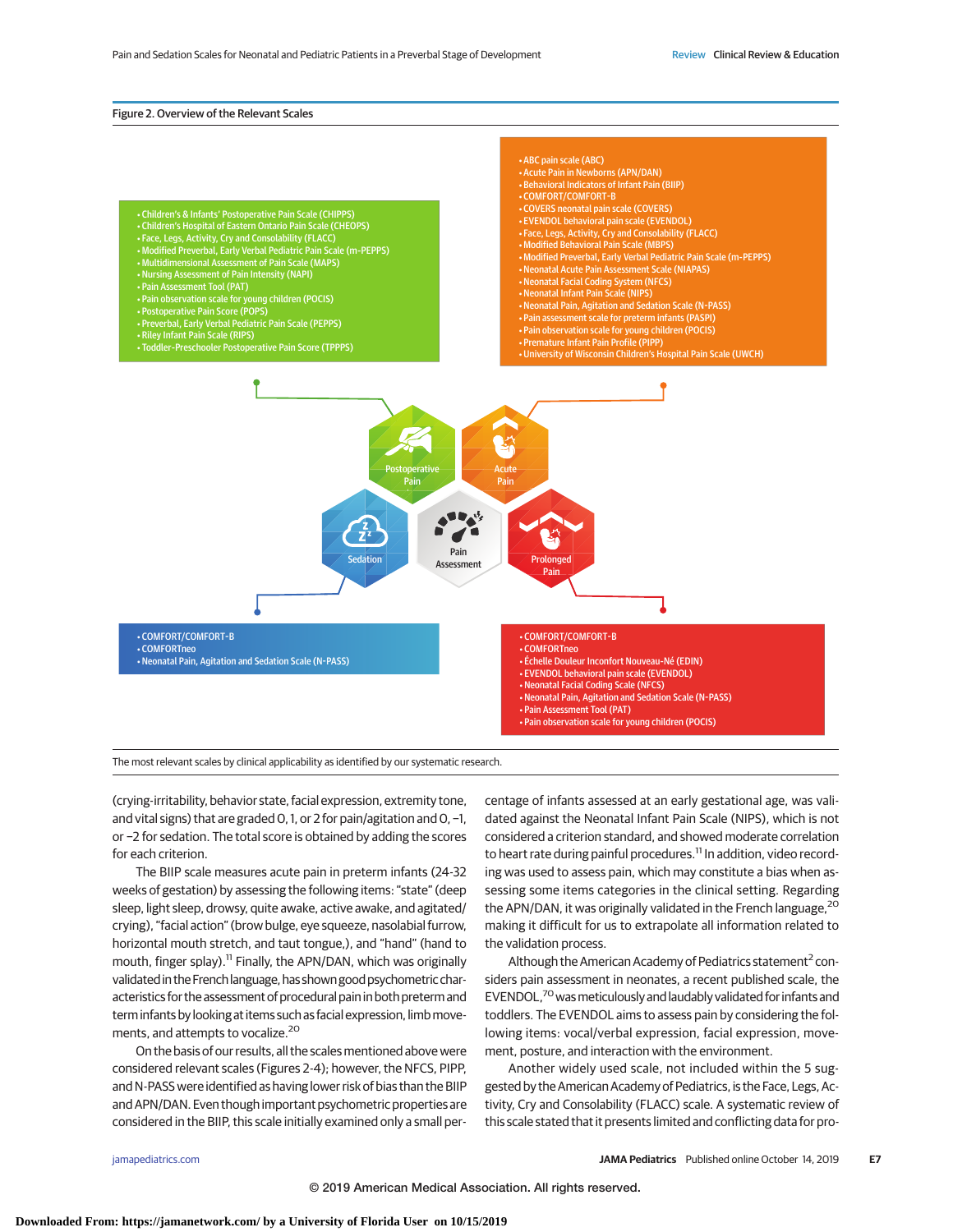

The most relevant scales providing cutoffs, organized by both population of interest and clinical applicability.

cedural pain and that there is insufficient data to support the use of the FLACC scale under all the circumstances and in all the populations in which it is currently being applied.<sup>73</sup>

Procedural pain is not the only condition that can be assessed in a NICU/PICU setting. Postoperative pain, prolonged pain, and sedation represent the daily reality occurring in an intensive care unit as well.

**E8 JAMA Pediatrics** Published online October 14, 2019 **(Reprinted)** in the printed online of the printed online of the printed online of the printed online of the printed online of the printed online of the printed online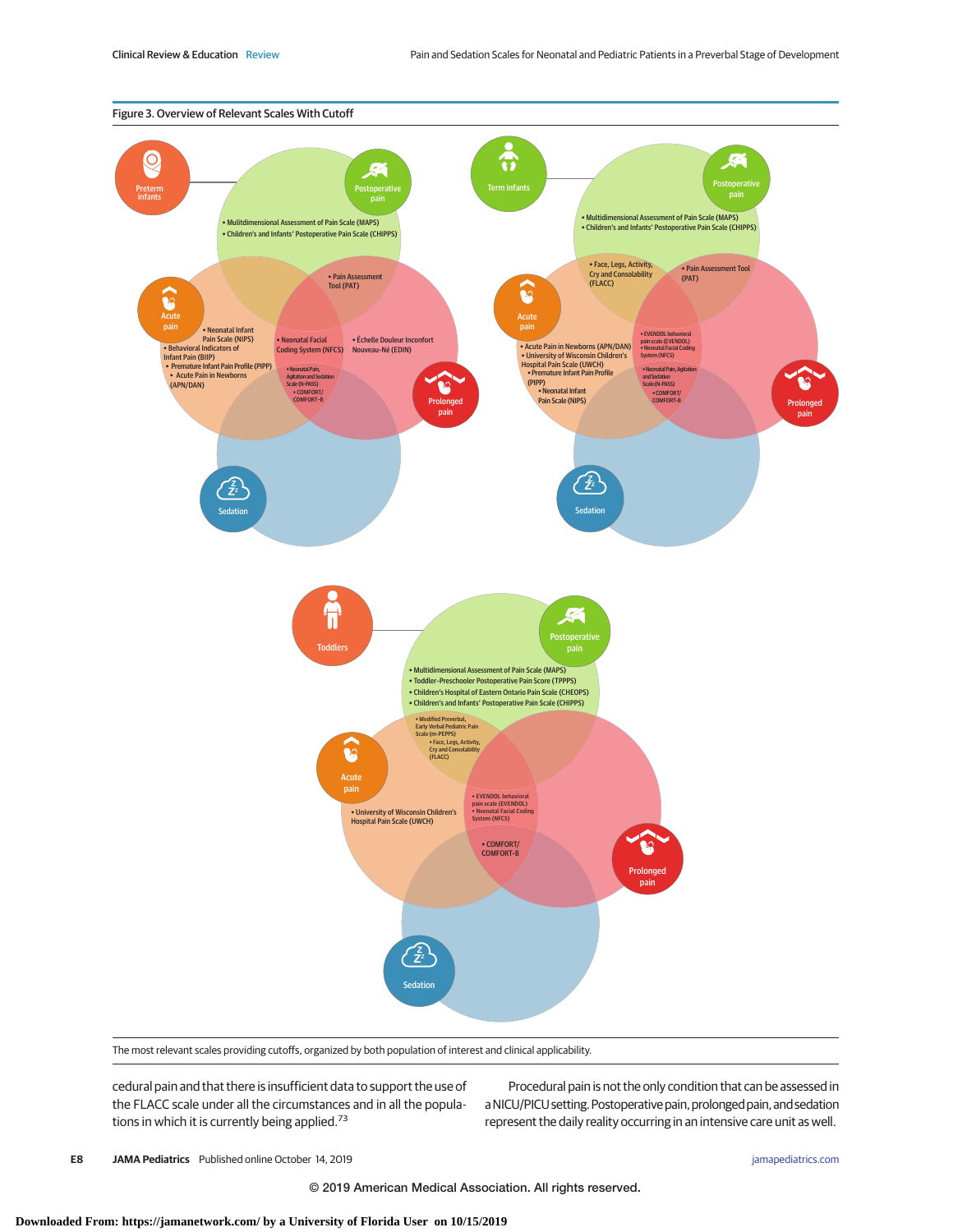|                                                                                                                                                                                   | <b>Population of interest</b>                     |                 | <b>Type of assessment</b>   |                                           | <b>COSMIN risk of bias</b>                                                           |
|-----------------------------------------------------------------------------------------------------------------------------------------------------------------------------------|---------------------------------------------------|-----------------|-----------------------------|-------------------------------------------|--------------------------------------------------------------------------------------|
|                                                                                                                                                                                   | 츣<br>Term<br>Preterm<br>infants<br><b>infants</b> | <b>Toddlers</b> |                             | <b>Sedation</b>                           |                                                                                      |
| <b>Scale</b><br>ABC pain scale (ABC) <sup>a</sup>                                                                                                                                 |                                                   |                 |                             |                                           |                                                                                      |
| Acute Pain in Newborns (APN/DAN)b                                                                                                                                                 |                                                   |                 |                             |                                           |                                                                                      |
| Behavioral Indicators of Infant Pain (BIIP)                                                                                                                                       |                                                   |                 |                             |                                           |                                                                                      |
| Children's & Infants' Postoperative Pain Scale (CHIPPS)                                                                                                                           |                                                   |                 |                             |                                           |                                                                                      |
| Children's Hospital of Eastern Ontario Scale (CHEOPS)                                                                                                                             |                                                   |                 |                             |                                           |                                                                                      |
| COMFORT <sup>C</sup>                                                                                                                                                              |                                                   |                 |                             |                                           |                                                                                      |
| COMFORTneo <sup>a</sup>                                                                                                                                                           |                                                   |                 |                             |                                           |                                                                                      |
| COVERS neonatal pain scale (COVERS) <sup>a</sup>                                                                                                                                  |                                                   |                 |                             |                                           |                                                                                      |
| Échelle Douleur Inconfort Nouveau-Né (EDIN)                                                                                                                                       |                                                   |                 |                             |                                           |                                                                                      |
| EVENDOL behavioral pain scale (EVENDOL)                                                                                                                                           |                                                   |                 |                             |                                           |                                                                                      |
| Face, Legs, Activity, Cry and Consolability (FLACC)                                                                                                                               |                                                   |                 |                             |                                           |                                                                                      |
| Modified Behavioral Pain Scale (MBPS) <sup>a</sup>                                                                                                                                |                                                   |                 |                             |                                           |                                                                                      |
| Modified Preverbal, Early Verbal Pediatric Pain Scale (m-PEPPS)                                                                                                                   |                                                   |                 |                             |                                           |                                                                                      |
| Multidimensional Assessment of Pain Scale (MAPS)                                                                                                                                  |                                                   |                 |                             |                                           |                                                                                      |
| Neonatal Acute Pain Assessment Scale (NIAPAS) <sup>a</sup>                                                                                                                        |                                                   |                 |                             |                                           |                                                                                      |
| Neonatal Facial Coding System (NFCS)                                                                                                                                              |                                                   |                 |                             |                                           |                                                                                      |
| Neonatal Infant Pain Scale (NIPS)                                                                                                                                                 |                                                   |                 |                             |                                           |                                                                                      |
| Neonatal Pain, Agitation, and Sedation Scale (N-PASS)                                                                                                                             |                                                   |                 |                             |                                           |                                                                                      |
| Nursing Assessment of Pain Intensity (NAPI) <sup>a</sup>                                                                                                                          |                                                   |                 |                             |                                           |                                                                                      |
| Pain assessment scale for preterm infants (PASPI) <sup>a</sup>                                                                                                                    |                                                   |                 |                             |                                           |                                                                                      |
| Pain Assessment Tool (PAT)                                                                                                                                                        |                                                   |                 |                             |                                           |                                                                                      |
| Pain observation scale for young children (POCIS) <sup>a</sup>                                                                                                                    |                                                   |                 |                             |                                           |                                                                                      |
| Postoperative pain score (POPS) <sup>a</sup>                                                                                                                                      |                                                   |                 |                             |                                           |                                                                                      |
| Premature Infant Pain Profile (PIPP)                                                                                                                                              |                                                   |                 |                             |                                           |                                                                                      |
| Preverbal, Early Verbal Pediatric Pain Scale (PEPPS) <sup>a</sup>                                                                                                                 |                                                   |                 |                             |                                           |                                                                                      |
| Riley Infant Pain Scale (RIPS) <sup>a</sup>                                                                                                                                       |                                                   |                 |                             |                                           |                                                                                      |
| Toddler-Preschooler Postoperative Pain Score (TPPPS)                                                                                                                              |                                                   |                 |                             |                                           |                                                                                      |
| University of Wisconsin Children's Hospital Pain Scale (UWCH)                                                                                                                     |                                                   |                 |                             |                                           |                                                                                      |
| <sup>a</sup> No cutoff.<br>bOriginal work not included because it is published in French.<br><sup>c</sup> Provides a multidimensional and behavioral (COMFORT-B) assessment form. |                                                   | Yes<br>No       | Behavioral assessment<br>ħ€ | $\rightarrow$ Multidimensional assessment | <b>COSMIN risk of bias</b><br>Low<br>۰<br>$\bullet$<br>Moderate<br>$\bullet$<br>High |

#### Figure 4. Heatmap of Relevant Scales With COSMIN Risk of Bias

The most relevant scales, organized by population of interest, clinical applicability, and risk of bias.

The EDIN was validated in 76 infants between 25 and 36 weeks of gestation and among infants who were mechanically ventilated.<sup>13</sup> The study assessed prolonged pain through body movements and facial activity.

Another important scale included in our selection (Figure 2 and Figure 3) for the assessment of postoperative pain was the CHIPPS. The CHIPPS was laudably validated, considering a large number (584) of infants.<sup>47</sup> However, it was not clearly stated which correlation coefficient was used in assessing the interrater reliability, which is considered a bias in the COSMIN checklist. Even considering that the stated total interrater reliability score was excellent, the item "cry" obtained a very low agreement between the raters when assessing preterm infants.

Only theN-PASS and the COMFORT scales aimed to assess both pain and sedation. The authors of the COMFORT scale<sup>49</sup> were among the first to show that vital signs are not representative of the assessment of sedation. In fact, the original version of the scale, which includes items such as alertness, calmness, respiratory response, crying, physical movement, muscle tone, and facial tension, was subsequently modified and adapted to the construct of sedation.<sup>12,49,97</sup> This shows how important it is to control for the internal consistency of a scale when applying it in a specific clinical setting. Internal consistency is not the only measure to assess when implementing a scale in a NICU/PICU setting. Construct validity and interrater reliability should also be provided. Figure 2 summarizes all the examined scales that provided information for construct validity, internal consistency, and interrater reliability. However, in some cases these validated aspects were tested at different times and in different populations, sometimes resulting in inadequate to questionable validity and reliability (eTables 1, 3, and 5 in the [Supplement\)](https://jamanetwork.com/journals/jama/fullarticle/10.1001/jamapediatrics.2019.3351?utm_campaign=articlePDF%26utm_medium=articlePDFlink%26utm_source=articlePDF%26utm_content=jamapediatrics.2019.3351). Choosing one among the other scales demonstrating good validity and reliability (Figure 4; eTable 3 in the [Supplement\)](https://jamanetwork.com/journals/jama/fullarticle/10.1001/jamapediatrics.2019.3351?utm_campaign=articlePDF%26utm_medium=articlePDFlink%26utm_source=articlePDF%26utm_content=jamapediatrics.2019.3351) will then depend on their accuracy (ie, ability to distinguish different levels of pain and sedation) but also on the population of interest (eg, preterm vs full-term infants).

Going beyond the concept of validity, it is important from a clinical point of view to concretely define cutoff points for the discrimination of different levels of pain or sedation. Cutoff points could be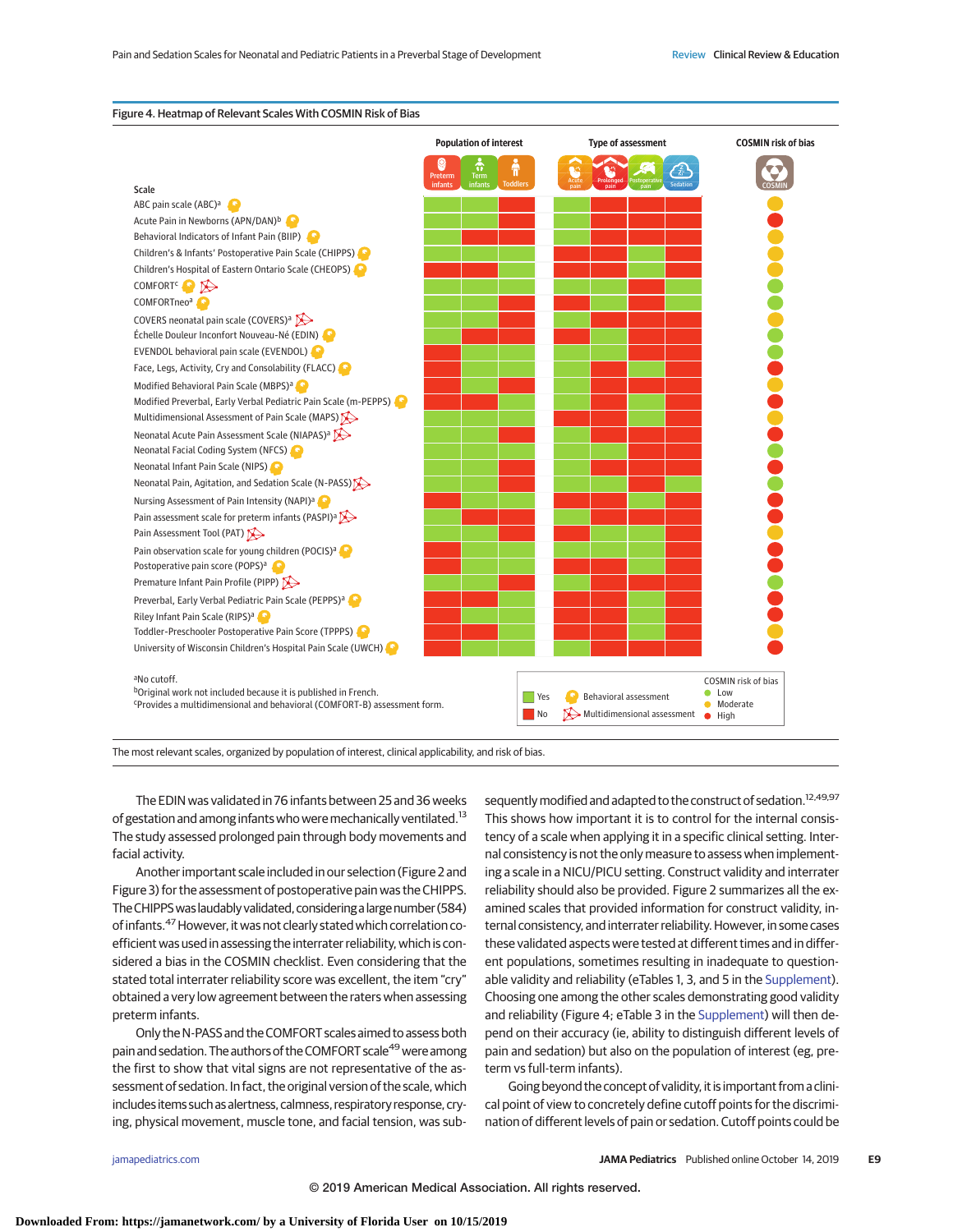helpful for the establishment of adequate intervention according to a predefined protocol for the treatment of patients. Rana and collegues, <sup>98</sup> for example, defined NIPS values higher than 3 as a sign that pain relief intervention was needed in their pain and sedation guideline. Deindl and collegues,<sup>3</sup> based their pain and sedation management protocol on well-defined N-PASS cutoff points. The same was successfully done using the COMFORT scales, reducing withdrawal and time on mechanical ventilation among patients postoperatively following cardiac surgery.<sup>99</sup>

Although a given scale per se, if representative of a given construct, can help categorize the opinions of different health personnel, promoting objectivity and building a pain and sedation history of a specific patient on a longitudinal continuum, a well-defined cutoff point can help the clinician hic et nunc to achieve a patient's maximal level of comfort (eg, nonpharmacological vs pharmacological intervention, or adapting sedation).

Finally, cross-cultural translation and validation as well as implementation and evaluation of the effects are important steps to perform when applying a given scale in daily clinical practice.<sup>3,100</sup> (Figure 1).

In summary, on the basis of the present systematic research, the most relevant scales are presented in Figure 2 and are presented organized for clinical applicability in Figure 3. All the scales presented in Figure 3 could be used in the clinical setting; however, consider-

#### ARTICLE INFORMATION

**Accepted for Publication:** June 5, 2019.

**Published Online:** October 14, 2019. doi[:10.1001/jamapediatrics.2019.3351](https://jamanetwork.com/journals/jama/fullarticle/10.1001/jamapediatrics.2019.3351?utm_campaign=articlePDF%26utm_medium=articlePDFlink%26utm_source=articlePDF%26utm_content=jamapediatrics.2019.3351)

**Author Contributions:** Dr Giordano had full access to all of the data in the study and takes responsibility for the integrity of the data and the accuracy of the data analysis. Concept and design: Giordano, Edobor, Werther, Berger, Olischar.

Acquisition, analysis, or interpretation of data: Giordano, Edobor, Deindl, Wildner, Goeral, Steinbauer, Olischar.

Drafting of the manuscript: Giordano, Edobor, Wildner, Steinbauer, Olischar.

Critical revision of the manuscript for important intellectual content: Giordano, Deindl, Goeral, Steinbauer, Werther, Berger, Olischar. Statistical analysis: Giordano, Edobor, Goeral,

Steinbauer, Olischar. Administrative, technical, or material support:

Giordano, Edobor, Steinbauer, Olischar. Supervision: Giordano, Deindl, Werther, Berger, Olischar.

**Conflict of Interest Disclosures:** None reported.

#### **REFERENCES**

**1**. Carbajal R, Eriksson M, Courtois E, et al; EUROPAIN Survey Working Group. Sedation and analgesia practices in neonatal intensive care units (EUROPAIN): results from a prospective cohort study. Lancet Respir Med. 2015;3(10):796-812. doi[:10.1016/S2213-2600\(15\)00331-8](https://dx.doi.org/10.1016/S2213-2600(15)00331-8)

**2**. Watterberg KL, Cummings JJ, Benitz WE, et al; Committee on Fetus and Newborn and Section on Anesthesiology and Pain Medicine. Prevention and management of procedural pain in the neonate: an update. Pediatrics. 2016;137(2):e20154271. doi[:10.1542/peds.2015-4271](https://dx.doi.org/10.1542/peds.2015-4271)

**3**. Deindl P, Unterasinger L, Kappler G, et al. Successful implementation of a neonatal pain and sedation protocol at 2 NICUs. Pediatrics. 2013;132 (1):e211-e218. doi[:10.1542/peds.2012-2346](https://dx.doi.org/10.1542/peds.2012-2346)

**4**. Giordano V, Deindl P, Kuttner S, Waldhör T, Berger A, Olischar M. The Neonatal Pain, Agitation and Sedation Scale reliably detected oversedation but failed to differentiate between other sedation levels. Acta Paediatr. 2014;103(12):e515-e521. doi[:10.1111/apa.12770](https://dx.doi.org/10.1111/apa.12770)

**5**. Moosbrugger H, Kelava A. Qualitätsanforderungen an einen psychologischen Test (Testgütekriterien). In: Moosbrugger H, Kelava A, eds. Testtheorie und Fragebogenkonstruktion. Berlin, Germany: Springer-Lehrbuch; 2012:7-26. doi[:10.1007/](https://dx.doi.org/10.1007/978-3-642-20072-4_2) [978-3-642-20072-4\\_2](https://dx.doi.org/10.1007/978-3-642-20072-4_2)

**6**. Kimberlin CL, Winterstein AG. Validity and reliability of measurement instruments used in research. Am J Health Syst Pharm. 2008;65(23): 2276-2284. doi[:10.2146/ajhp070364](https://dx.doi.org/10.2146/ajhp070364)

**7**. Price PC, Jhangiani R, Chiang I-CA. Chapter 5: psychological measurement. In: Research Methods in Psychology. BCcampus; 2015:83-102.

**8**. Playfor S, Jenkins I, Boyles C, et al; United Kingdom Paediatric Intensive Care Society Sedation; Analgesia and Neuromuscular Blockade Working Group. Consensus guidelines on sedation and analgesia in critically ill children. Intensive Care Med. 2006;32(8):1125-1136. doi[:10.1007/s00134-](https://dx.doi.org/10.1007/s00134-006-0190-x) [006-0190-x](https://dx.doi.org/10.1007/s00134-006-0190-x)

**9**. Mokkink LB, Terwee CB, Patrick DL, et al. The COSMIN checklist for assessing the methodological quality of studies on measurement properties of health status measurement instruments: an international Delphi study. Qual Life Res. 2010;19(4):539-549. doi[:10.1007/s11136-010-](https://dx.doi.org/10.1007/s11136-010-9606-8) [9606-8](https://dx.doi.org/10.1007/s11136-010-9606-8)

**10**. Terwee CB, Mokkink LB, Knol DL, Ostelo RWJG, Bouter LM, de Vet HCW. Rating the methodological

ing the different validation approaches, they may present some bias. Scales with lower risk of bias compared with the others were COMFORT, EDIN, EVENDOL, NFCS, N-PASS, and PIPP (Figure 4).

## Strengths and Limitations

This systematic literature research provides a complete overview of scales used in neonatal setting. However, owing to the different designs and inhomogeneity of the studies, it was not possible to perform a meta-analysis. Consequently, a conclusive ranking of scales was not possible. In addition, some scales were not considered because they were not published in English.

## **Conclusions**

According to the present systematic literature research results, various scales assessing pain or sedation have been published with different levels of validity and reliability. We provided a complete list of scales and their psychometric characteristics suitable for use among patients in a preverbal stage of development. We suggest the use of scales that are validated for construct validity, internal consistency, and interrater reliability and further suggest choosing a particular scale based on the population of interest and the construct intended to measure.

> quality in systematic reviews of studies on measurement properties: a scoring system for the COSMIN checklist. Qual Life Res. 2012;21(4):651-657. doi[:10.1007/s11136-011-9960-1](https://dx.doi.org/10.1007/s11136-011-9960-1)

> **11**. Holsti L, Grunau RE. Initial validation of the Behavioral Indicators of Infant Pain (BIIP). Pain. 2007;132(3):264-272. doi[:10.1016/j.pain.2007.01.033](https://dx.doi.org/10.1016/j.pain.2007.01.033)

> **12**. Caljouw MAA, Kloos MAC, Olivier MY, et al. Measurement of pain in premature infants with a gestational age between 28 to 37 weeks: Validation of the adapted COMFORT scale. J Neonatal Nurs. 2007;13(1):13-18. doi[:10.1016/j.jnn.2006.11.007](https://dx.doi.org/10.1016/j.jnn.2006.11.007)

> **13**. Debillon T, Zupan V, Ravault N, Magny JF, Dehan M. Development and initial validation of the EDIN scale, a new tool for assessing prolonged pain in preterm infants. Arch Dis Child Fetal Neonatal Ed. 2001;85(1):F36-F41. doi[:10.1136/fn.85.1.F36](https://dx.doi.org/10.1136/fn.85.1.F36)

> **14**. Milesi C, Cambonie G, Jacquot A, et al. Validation of a neonatal pain scale adapted to the new practices in caring for preterm newborns. Arch Dis Child Fetal Neonatal Ed. 2010;95(4):F263-F266. doi[:10.1136/adc.2008.144758](https://dx.doi.org/10.1136/adc.2008.144758)

**15**. Guinsburg R, Kopelman BI, Anand KJS, de Almeida MFB, Peres CdeA, Miyoshi MH. Physiological, hormonal, and behavioral responses to a single fentanyl dose in intubated and ventilated preterm neonates.J Pediatr. 1998;132(6):954-959. doi[:10.1016/S0022-3476\(98\)70390-7](https://dx.doi.org/10.1016/S0022-3476(98)70390-7)

**16**. Marceau J. Pilot study of a pain assessment tool in the neonatal intensive care unit. *I Paediatr Child* Health. 2003;39(8):598-601. doi[:10.1046/j.1440-](https://dx.doi.org/10.1046/j.1440-1754.2003.00215.x) [1754.2003.00215.x](https://dx.doi.org/10.1046/j.1440-1754.2003.00215.x)

**17**. Liaw JJ, Yang L, Chou HL, Yin T, Chao SC, Lee TY. Psychometric analysis of a Taiwan-version pain assessment scale for preterm infants. J Clin Nurs. 2012;21(1-2):89-100. doi[:10.1111/j.1365-2702.2011.](https://dx.doi.org/10.1111/j.1365-2702.2011.03770.x) [03770.x](https://dx.doi.org/10.1111/j.1365-2702.2011.03770.x)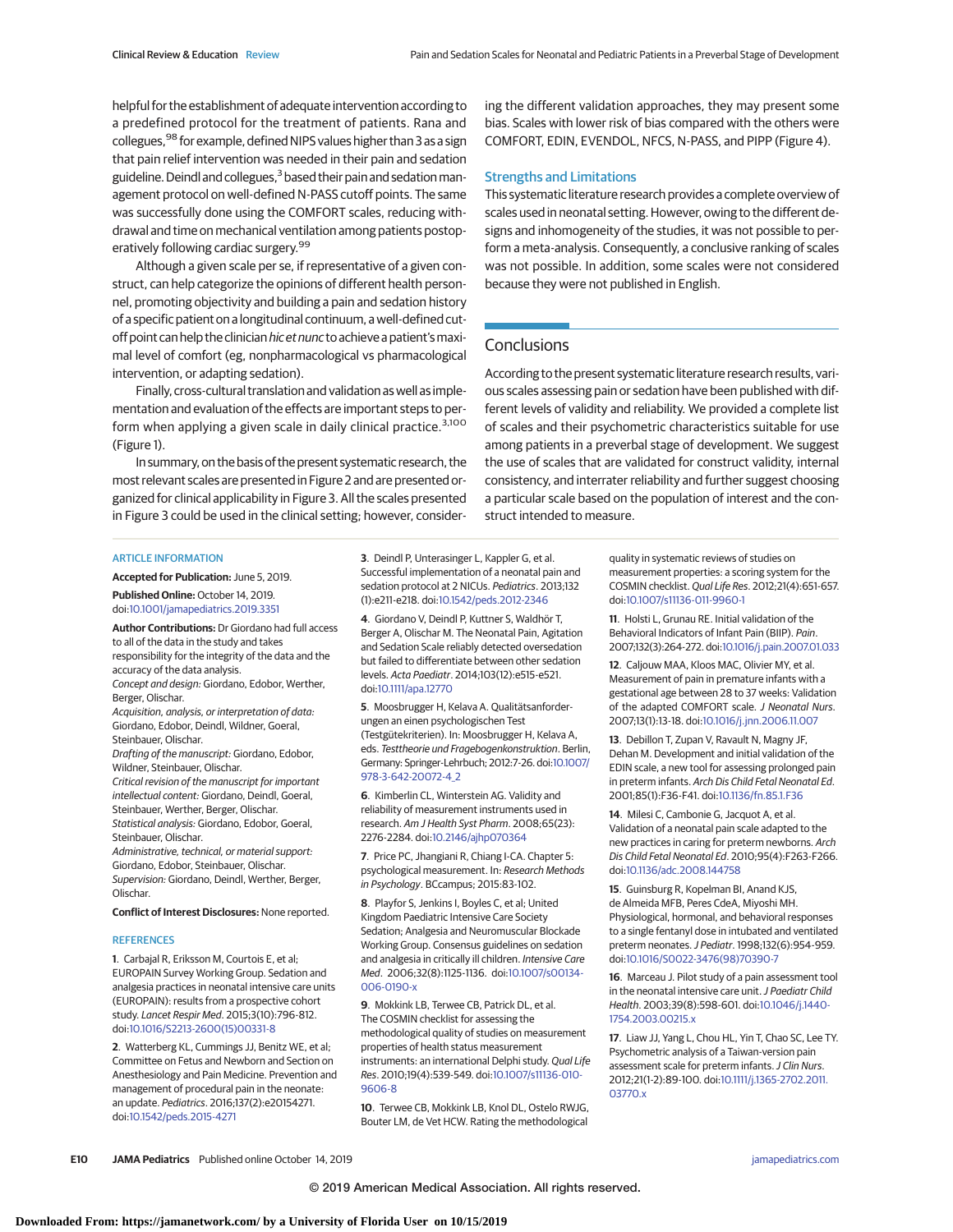**18**. Bellieni CV, Bagnoli F, Sisto R, Neri L, Cordelli D, Buonocore G. Development and validation of the ABC pain scale for healthy full-term babies. Acta Paediatr. 2005;94(10):1432-1436. doi[:10.1080/](https://dx.doi.org/10.1080/08035250510039919) [08035250510039919](https://dx.doi.org/10.1080/08035250510039919)

**19**. Bellieni C, Maffei M, Ancora G, et al. Is the ABC pain scale reliable for premature babies? Acta Paediatr. 2007;96(7):1008-1010. doi[:10.1111/j.1651-](https://dx.doi.org/10.1111/j.1651-2227.2007.00355.x) [2227.2007.00355.x](https://dx.doi.org/10.1111/j.1651-2227.2007.00355.x)

**20**. Carbajal R, Paupe A, Hoenn E, Lenclen R, Olivier-Martin M. APN: a behavioral acute pain rating scale for neonates [in French]. Arch Pediatr. 1997;4(7):623-628. doi[:10.1016/S0929-693X\(97\)](https://dx.doi.org/10.1016/S0929-693X(97)83360-X) [83360-X](https://dx.doi.org/10.1016/S0929-693X(97)83360-X)

**21**. Cignacco E, Mueller R, Hamers JPH, Gessler P. Pain assessment in the neonate using the Bernese Pain Scale for Neonates. Early Hum Dev. 2004;78 (2):125-131. doi[:10.1016/j.earlhumdev.2004.04.001](https://dx.doi.org/10.1016/j.earlhumdev.2004.04.001)

**22**. van Dijk M, Roofthooft DW, Anand KJ, et al. Taking up the challenge of measuring prolonged pain in (premature) neonates: the COMFORTneo scale seems promising. Clin J Pain. 2009;25(7): 607-616. doi[:10.1097/AJP.0b013e3181a5b52a](https://dx.doi.org/10.1097/AJP.0b013e3181a5b52a)

**23**. Lee WK, Young BWY. Measuring the sedation level of mechanically ventilated infants by a modified COMFORT scale. HK J Paediatr. 2005;10: 189-195. [https://pdfs.semanticscholar.org/d594/](https://pdfs.semanticscholar.org/d594/5d2b17e5ddf5c186d208afa78a7ac2c969c1.pdf) [5d2b17e5ddf5c186d208afa78a7ac2c969c1.pdf.](https://pdfs.semanticscholar.org/d594/5d2b17e5ddf5c186d208afa78a7ac2c969c1.pdf) Accessed September 11, 2019.

**24**. O'Sullivan AT, Rowley S, Ellis S, Faasse K, Petrie KJ. The validity and clinical utility of the COVERS scale and pain assessment tool for assessing pain in neonates admitted to an intensive care unit. Clin J Pain. 2016;32(1):51-57. doi[:10.1097/](https://dx.doi.org/10.1097/AJP.0000000000000228) [AJP.0000000000000228](https://dx.doi.org/10.1097/AJP.0000000000000228)

**25**. Hand IL, Noble L, Geiss D, Wozniak L, Hall C. COVERS neonatal pain scale: development and validation. Int J Pediatr. 2010;2010:496719. doi[:10.1155/2010/496719](https://dx.doi.org/10.1155/2010/496719)

**26**. Suraseranivongse S, Kaosaard R, Intakong P, et al. A comparison of postoperative pain scales in neonates. Br J Anaesth. 2006;97(4):540-544. doi[:10.1093/bja/ael184](https://dx.doi.org/10.1093/bja/ael184)

**27**. Krechel SW, Bildner J. CRIES: a new neonatal postoperative pain measurement score: initial testing of validity and reliability. Paediatr Anaesth. 1995;5(1):53-61. doi[:10.1111/j.1460-9592.1995.](https://dx.doi.org/10.1111/j.1460-9592.1995.tb00242.x) [tb00242.x](https://dx.doi.org/10.1111/j.1460-9592.1995.tb00242.x)

**28**. Raffaeli G, Cristofori G, Befani B, et al. EDIN scale implemented by gestational age for pain assessment in preterms: a prospective study. Biomed Res Int. 2017;2017:9253710. doi[:10.1155/](https://dx.doi.org/10.1155/2017/9253710) [2017/9253710](https://dx.doi.org/10.1155/2017/9253710)

**29**. Garten L, Deindl P, Schmalisch G, Metze B, Bührer C. Parallel assessment of prolonged neonatal distress by empathy-based and item-based scales. Eur J Pain. 2010;14(8):878-881. doi[:10.1016/j.ejpain.2010.01.004](https://dx.doi.org/10.1016/j.ejpain.2010.01.004)

**30**. Hicks CL, von Baeyer CL, Spafford PA, van Korlaar I, Goodenough B. The Faces Pain Scale-Revised: toward a common metric in pediatric pain measurement. Pain. 2001;93(2):173- 183. doi[:10.1016/S0304-3959\(01\)00314-1](https://dx.doi.org/10.1016/S0304-3959(01)00314-1)

**31**. Harrison D, Boyce S, Loughnan P, Dargaville P, Storm H, Johnston L. Skin conductance as a measure of pain and stress in hospitalised infants. Early Hum Dev. 2006;82(9):603-608. doi[:10.1016/](https://dx.doi.org/10.1016/j.earlhumdev.2005.12.008) [j.earlhumdev.2005.12.008](https://dx.doi.org/10.1016/j.earlhumdev.2005.12.008)

**32**. Craig KD, Whitfield MF, Grunau RVE, Linton J, Hadjistavropoulos HD. Pain in the preterm neonate: behavioural and physiological indices. Pain. 1993; 52(3):287-299. doi[:10.1016/0304-3959\(93\)90162-I](https://dx.doi.org/10.1016/0304-3959(93)90162-I)

**33**. Pölkki T, Korhonen A, Axelin A, Saarela T, Laukkala H. Development and preliminary validation of the Neonatal Infant Acute Pain Assessment Scale (NIAPAS). Int J Nurs Stud. 2014;51 (12):1585-1594. doi[:10.1016/j.ijnurstu.2014.04.001](https://dx.doi.org/10.1016/j.ijnurstu.2014.04.001)

**34**. Lawrence J, Alcock D, McGrath P, Kay J, MacMurray SB, Dulberg C. The development of a tool to assess neonatal pain. [Neonatal Netw](https://www.ncbi.nlm.nih.gov/pubmed/8413140). 1993; [12\(6\):59-66.](https://www.ncbi.nlm.nih.gov/pubmed/8413140)

**35**. Blauer T, Gerstmann D. A simultaneous comparison of three neonatal pain scales during common NICU procedures. Clin J Pain. 1998;14(1): 39-47. doi[:10.1097/00002508-199803000-00006](https://dx.doi.org/10.1097/00002508-199803000-00006)

**36**. Taddio A, Hogan ME, Moyer P, et al. Evaluation of the reliability, validity and practicality of 3 measures of acute pain in infants undergoing immunization injections. Vaccine. 2011;29(7):1390- 1394. doi[:10.1016/j.vaccine.2010.12.051](https://dx.doi.org/10.1016/j.vaccine.2010.12.051)

**37**. Hummel P, Puchalski M, Creech SD, Weiss MG. Clinical reliability and validity of the N-PASS: Neonatal Pain, Agitation and Sedation Scale with prolonged pain.J Perinatol. 2008;28(1):55-60. doi: [10.1038/sj.jp.7211861](https://dx.doi.org/10.1038/sj.jp.7211861)

**38**. Hummel P, Lawlor-Klean P, Weiss MG. Validity and reliability of the N-PASS assessment tool with acute pain.J Perinatol. 2010;30(7):474-478. doi[:10.](https://dx.doi.org/10.1038/jp.2009.185) [1038/jp.2009.185](https://dx.doi.org/10.1038/jp.2009.185)

**39**. Hudson-Barr D, Capper-Michel B, Lambert S, Palermo TM, Morbeto K, Lombardo S. Validation of the Pain Assessment in Neonates (PAIN) scale with the Neonatal Infant Pain Scale (NIPS). Neonatal Netw. 2002;21(6):15-21. doi[:10.1891/0730-0832.21.6.15](https://dx.doi.org/10.1891/0730-0832.21.6.15)

**40**. Spence K, Gillies D, Harrison D, Johnston L, Nagy S. A reliable pain assessment tool for clinical assessment in the neonatal intensive care unit. J Obstet Gynecol Neonatal Nurs. 2005;34(1):80-86. doi[:10.1177/0884217504272810](https://dx.doi.org/10.1177/0884217504272810)

**41**. Stevens B, Johnston C, Petryshen P, Taddio A. Premature Infant Pain Profile: development and initial validation. Clin J Pain. 1996;12(1):13-22. doi[:10.1097/00002508-199603000-00004](https://dx.doi.org/10.1097/00002508-199603000-00004)

**42**. Stevens B, Johnston C, Taddio A, Gibbins S, Yamada J. The Premature Infant Pain Profile: evaluation 13 years after development. Clin J Pain. 2010;26(9):813-830. doi[:10.1097/AJP.](https://dx.doi.org/10.1097/AJP.0b013e3181ed1070) [0b013e3181ed1070](https://dx.doi.org/10.1097/AJP.0b013e3181ed1070)

**43**. Slater R, Cantarella A, Franck L, Meek J, Fitzgerald M. How well do clinical pain assessment tools reflect pain in infants? PLoS Med. 2008;5 (6):e129. doi[:10.1371/journal.pmed.0050129](https://dx.doi.org/10.1371/journal.pmed.0050129)

**44**. Nimbalkar SM, Chaudhary NS, Gadhavi KV, Phatak A. Kangaroo Mother Care in reducing pain in preterm neonates on heel prick. Indian J Pediatr. 2013;80(1):6-10. doi[:10.1007/s12098-012-0760-6](https://dx.doi.org/10.1007/s12098-012-0760-6)

**45**. Gibbins S, Stevens BJ, Yamada J, et al. Validation of the Premature Infant Pain Profile-Revised (PIPP-R). Early Hum Dev. 2014;90 (4):189-193. doi[:10.1016/j.earlhumdev.2014.01.005](https://dx.doi.org/10.1016/j.earlhumdev.2014.01.005)

**46**. Lundqvist P, Kleberg A, Edberg AK, Larsson BA, Hellström-Westas L, Norman E. Development and psychometric properties of the Swedish ALPS-Neo pain and stress assessment scale for newborn infants. Acta Paediatr. 2014;103(8):833-839. doi[:10.1111/apa.12672](https://dx.doi.org/10.1111/apa.12672)

**47**. Büttner W, Finke W. Analysis of behavioural and physiological parameters for the assessment of postoperative analgesic demand in newborns, infants and young children: a comprehensive report on seven consecutive studies. Paediatr Anaesth. 2000;10(3):303-318. doi[:10.1046/j.1460-9592.2000.](https://dx.doi.org/10.1046/j.1460-9592.2000.00530.x) [00530.x](https://dx.doi.org/10.1046/j.1460-9592.2000.00530.x)

**48**. Cury MR, Martinez FE, Carlotti AP. Pain assessment in neonates and infants in the post-operative period following cardiac surgery. Postgrad Med J. 2013;89(1048):63-67. doi[:10.1136/](https://dx.doi.org/10.1136/postgradmedj-2012-130808) [postgradmedj-2012-130808](https://dx.doi.org/10.1136/postgradmedj-2012-130808)

**49**. Ambuel B, Hamlett KW, Marx CM, Blumer JL. Assessing distress in pediatric intensive care environments: the COMFORT scale. J Pediatr Psychol. 1992;17(1):95-109. doi[:10.1093/jpepsy/17.1.95](https://dx.doi.org/10.1093/jpepsy/17.1.95)

**50**. Tristão RM, Garcia NVM, de Jesus JAL, Tomaz C. COMFORT behaviour scale and skin conductance activity: what are they really measuring? Acta Paediatr. 2013;102(9):e402-e406. doi[:10.1111/apa.](https://dx.doi.org/10.1111/apa.12325) [12325](https://dx.doi.org/10.1111/apa.12325)

**51**. Lamas A, López-Herce J, Sancho L, et al. Assessment of the level of sedation in children after cardiac surgery. Ann Thorac Surg. 2009;88(1):144- 150. doi[:10.1016/j.athoracsur.2009.03.074](https://dx.doi.org/10.1016/j.athoracsur.2009.03.074)

**52**. Valkenburg AJ, Boerlage AA, Ista E, Duivenvoorden HJ, Tibboel D, van Dijk M. The COMFORT-behavior scale is useful to assess pain and distress in 0- to 3-year-old children with Down syndrome. Pain. 2011;152(9):2059-2064. doi[:10.1016/j.pain.2011.05.001](https://dx.doi.org/10.1016/j.pain.2011.05.001)

**53**. Ista E, van Dijk M, Tibboel D, de Hoog M. Assessment of sedation levels in pediatric intensive care patients can be improved by using the COMFORT "behavior" scale. Pediatr Crit Care Med. 2005;6(1):58-63. doi[:10.1097/01.PCC.0000149318.](https://dx.doi.org/10.1097/01.PCC.0000149318.40279.1A) [40279.1A](https://dx.doi.org/10.1097/01.PCC.0000149318.40279.1A)

**54**. van Dijk M, de Boer JB, Koot HM, Tibboel D, Passchier J, Duivenvoorden HJ. The reliability and validity of the COMFORT scale as a postoperative pain instrument in 0 to 3-year-old infants. Pain. 2000;84(2-3):367-377. doi[:10.1016/S0304-3959\(99\)](https://dx.doi.org/10.1016/S0304-3959(99)00239-0) [00239-0](https://dx.doi.org/10.1016/S0304-3959(99)00239-0)

**55**. de Jong AEEE, Tuinebreijer WE, Bremer M, van Komen R, Middelkoop E, van Loey N. Construct validity of two pain behaviour observation measurement instruments for young children with burns by Rasch analysis. Pain. 2012;153(11):2260- 2266. doi[:10.1016/j.pain.2012.07.021](https://dx.doi.org/10.1016/j.pain.2012.07.021)

**56**. Ramelet A-S, Rees N, McDonald S, Bulsara M, Abu-Saad HH. Development and preliminary psychometric testing of the Multidimensional Assessment of Pain Scale: MAPS. Paediatr Anaesth. 2007;17(4):333-340. doi[:10.1111/j.1460-9592.2006.](https://dx.doi.org/10.1111/j.1460-9592.2006.02115.x) [02115.x](https://dx.doi.org/10.1111/j.1460-9592.2006.02115.x)

**57**. Ramelet AS, Rees NW, McDonald S, Bulsara MK, Huijer Abu-Saad H. Clinical validation of the Multidimensional Assessment of Pain Scale. Paediatr Anaesth. 2007;17(12):1156-1165. doi[:10.1111/](https://dx.doi.org/10.1111/j.1460-9592.2007.02325.x) [j.1460-9592.2007.02325.x](https://dx.doi.org/10.1111/j.1460-9592.2007.02325.x)

**58**. Grunau RVE, Craig KD. Pain expression in neonates: facial action and cry. Pain. 1987;28(3): 395-410. doi[:10.1016/0304-3959\(87\)90073-X](https://dx.doi.org/10.1016/0304-3959(87)90073-X)

**59**. Peters JWB, Koot HM, Grunau RE, et al. Neonatal Facial Coding System for assessing postoperative pain in infants: item reduction is valid and feasible. Clin J Pain. 2003;19(6):353-363. doi[:10.1097/00002508-200311000-00003](https://dx.doi.org/10.1097/00002508-200311000-00003)